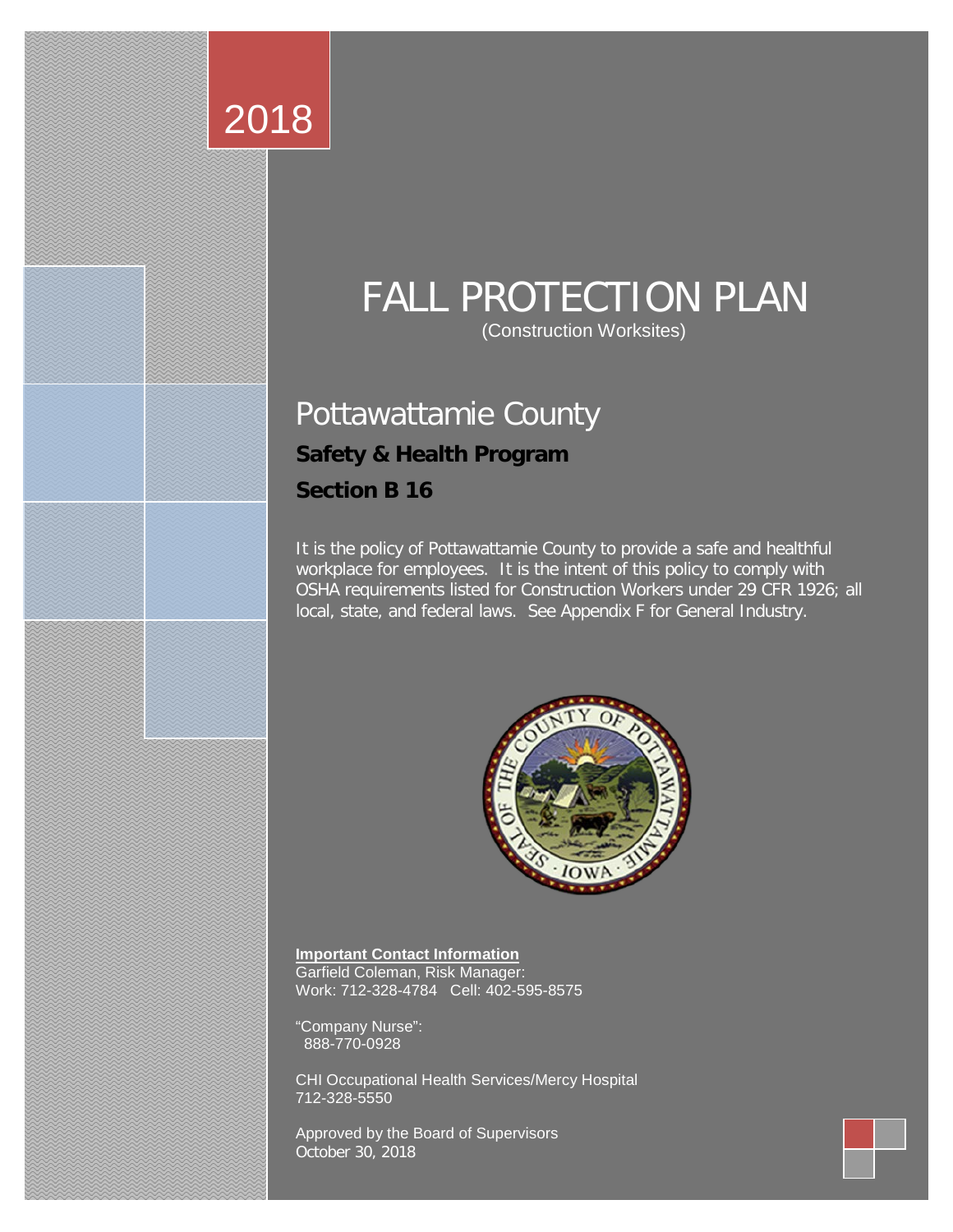## **FALL PROTECTION**

## **TABLE OF CONTENTS**

| $\Pi$ .   |    |   |
|-----------|----|---|
| HL.       |    |   |
| IV.       | B. |   |
| V.<br>VI. |    | 9 |

#### **MODEL FORMS**

| Appendix F - Fall Protection for General Industry and Maintenance Activities 25 |  |
|---------------------------------------------------------------------------------|--|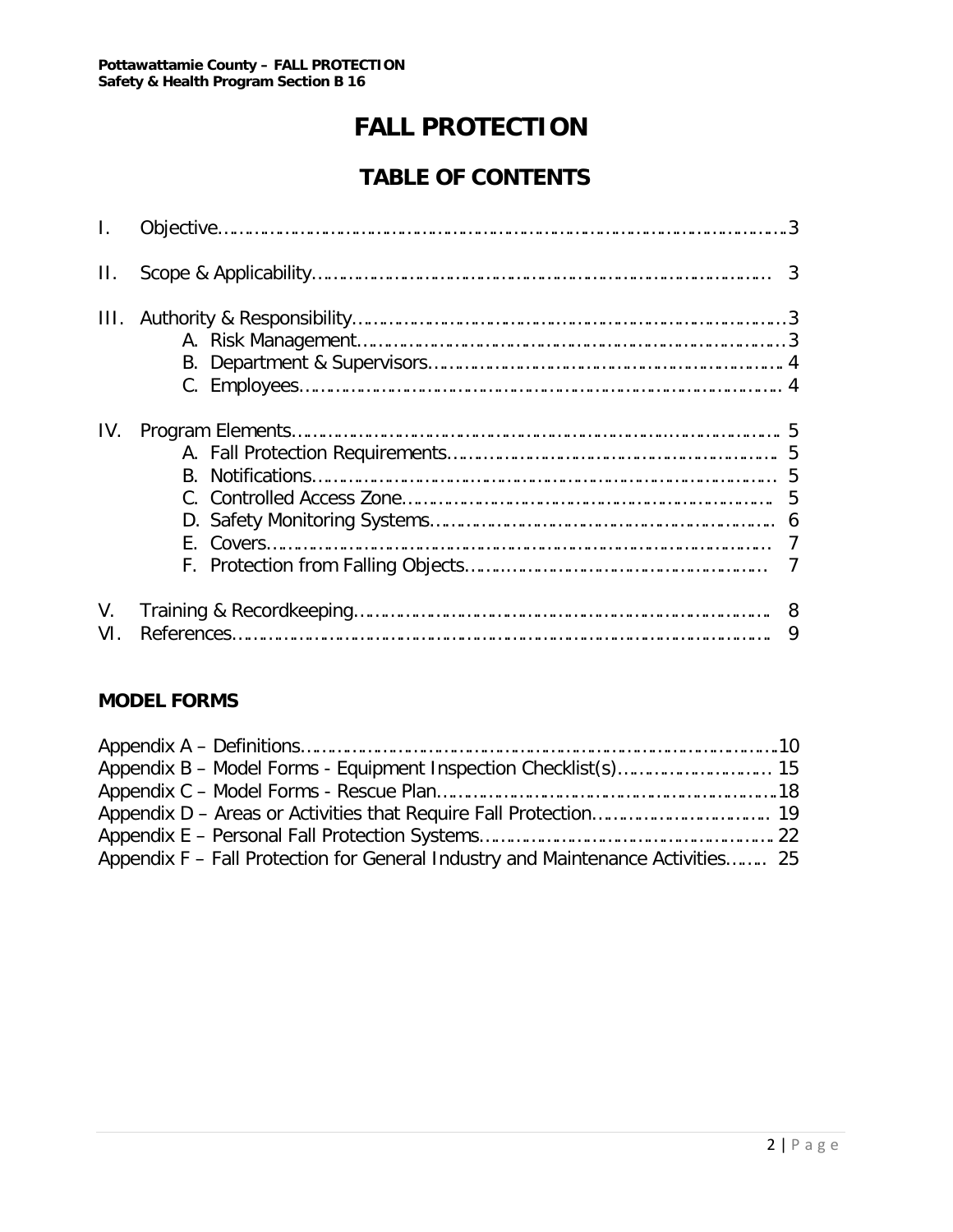## **I. Objective**

Risk Management has developed this Program to ensure a safe work environment and to protect the health and safety of employees who may be required to work in areas where fall hazards are present. It is the intention of this Program to comply with the US Department of Labor, Occupational Safety and Health Administration (OSHA) Fall Protection standards 29 CFR 1926.500 and 29 CFR 1926.502.

#### **II. Scope and Applicability**

- A. This Program establishes the required procedures, methods, precautions, training, and responsibilities that shall be used by Pottawattamie County personnel where fall protection is required.
- B. The following work situations are covered by the County's Fall Protection Program:
	- 1. Fixed Ladders over 20 feet in height
	- 2. Elevating Personal Platforms scaffolds, aerial platforms, scissors lifts forkliftmounted platforms, cherry pickers, etc.
	- 3. Elevated Surfaces roofs (closer than 6 feet to the edge), catwalks, skylights, boilers, chillers, etc.
	- 4. Vertical Opening ground level entry into excavations, trenches, holes, pits, vessels, and other confined spaces.
	- 5. Guardrails and handrails?
	- C. Fall Protection Requirements for General Industry and Maintenance Activities

**Note:** A specific fall protection standard does not exist for general industry. Some Fall Protection Program requirements are contained in industrial specific standards and are addressed below.

#### **III. Authority and Responsibility**

#### **A. Risk Manager is responsible for:**

- 1. Assisting departments with developing, implementing, and administering the program.
- 2. Auditing for compliance and evaluating implementation with this program and the applicable OSHA standards.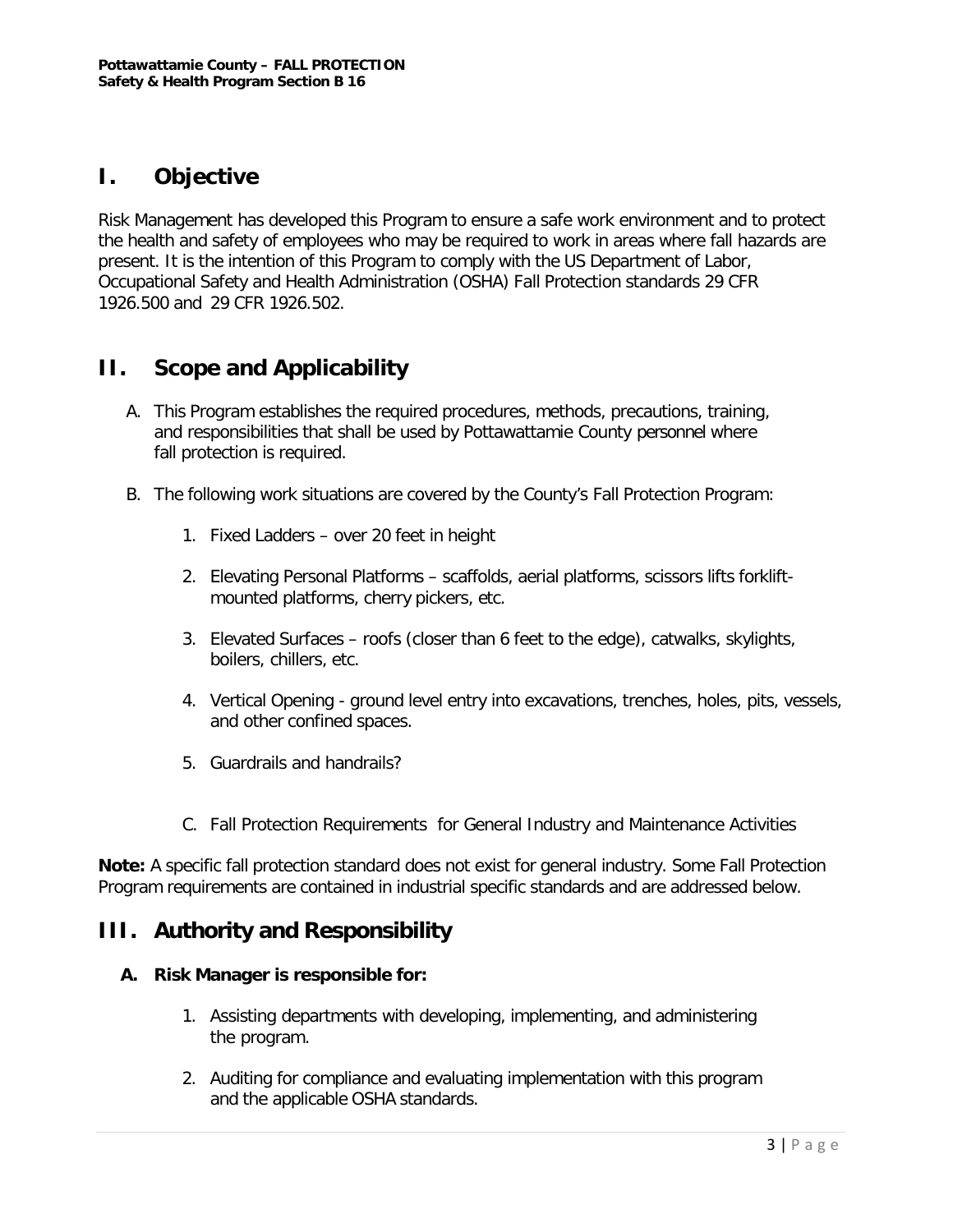- 3. Assisting departments in identifying areas/activities that require fall protection.
- 4. Developing training programs on the recognition of fall hazards.
- 5. Maintaining employee training records.
- 6. Determining if there are feasible engineering controls that can be implemented to eliminate fall hazards.
- 7. Work with the departments to ensure that fall protection systems/devices meet OSHA regulations.

#### **B. Departments and Supervisors are responsible for:**

- 1. Identify activities, equipment, or machinery that needs to be evaluated for fall protection measures.
- 2. Ensuring that all affected employees are property trained and qualified to comply with the requirements of this Program.
- 3. Ensuring that all affected employees are aware of the locations or equipment where fall protection measures are required.
- 4. Ensuring that all affected employees comply with this Fall Protection Program and OSHA standards.
- 5. Conducting annual fall protection inspections per Appendix B.
- 6. Developing a rescue plan. This plan entails (in the event of a fall) emergency phone numbers, location of retrieval equipment, instructions on the use of retrieval equipment, etc. (Appendix C).
- 7. Ensuring that employees are trained in the recognition of fall hazards.
- 8. Maintain training records.

#### **C. Employees are responsible for:**

- 1. Complying with the requirements of this Program.
- 2. Conducting inspections of fall protection equipment.
- 3. Reporting equipment defects and problems to supervisors.
- 4. Complying with fall protection methods.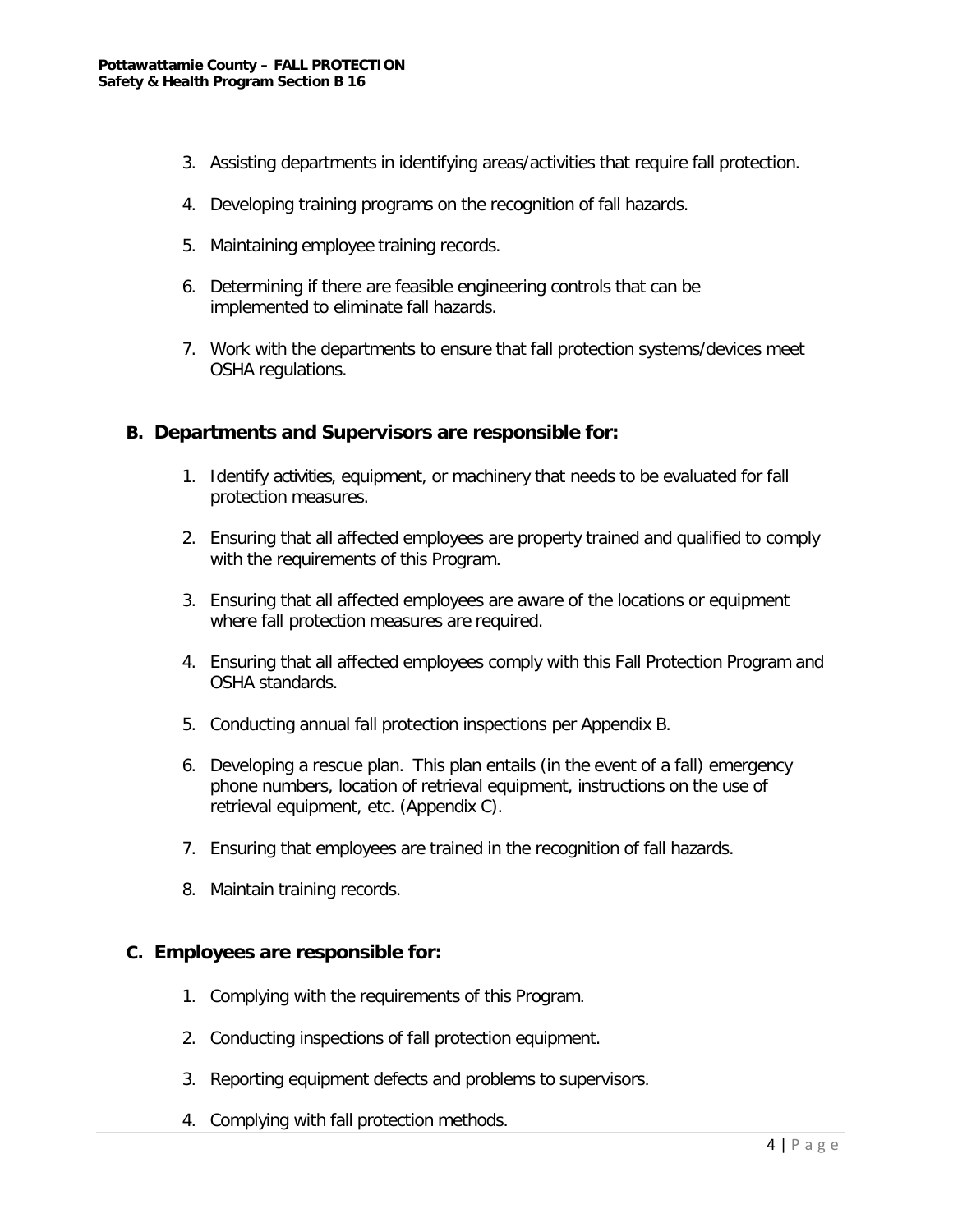#### **IV. Program Elements**

#### **A. Fall Protection Requirements**

Fall protection is required whenever work is performed in an area 6 feet above its surroundings (except for portable ladders) and can generally be provided through the use of fall protection systems including (Additional fall protection criteria/requirements can be found in Appendices D, E, and F,):

- 1. Guardrails Standard guardrails consist of a top rail, located 42 inches above the floor, and a mid-rail. Screens and mesh may be used to replace the mid-rail, so long as they extend from the top rail to the floor.
- 2. Personal Fall Arresting Systems Components of a personal fall arresting system include a body harness, lanyard, lifeline, connector, and an anchorage point capable of supporting at least 5000 pounds.
- 3. Positioning Device Systems Positioning device systems consist of a body belt or harness rigged to allow work on a vertical surface, such as a wall, with both hands free.
- 4. Warning Line Systems Warning line systems are made up of lines or ropes installed around a work area on a roof. These act as a barrier to prevent those working on the roof from approaching its edges.
- 5. Covers Covers are fastened over holes in the working surface to prevent falls.

#### **B. Notification**

Risk Management shall be notified when it can be clearly demonstrated that the use of these systems is infeasible or creates a greater hazard. Alternative fall protection measures may be implemented.

#### **C. Controlled Access Zones**

Controlled access zones shall limit entrance to areas where leading edge work and other operations are taking place and shall be defined by a controlling line or other means that restricts access. Control lines shall consist of ropes, wires, tapes or equivalent material, supporting stanchions and each shall:

- 1. Be flagged or otherwise clearly marked at not more than 6 foot intervals with a high visibility material.
- 2. Be rigged and supported in such a way that the lowest point (including sag) is not less than 39 inches from the walking/working surface and the highest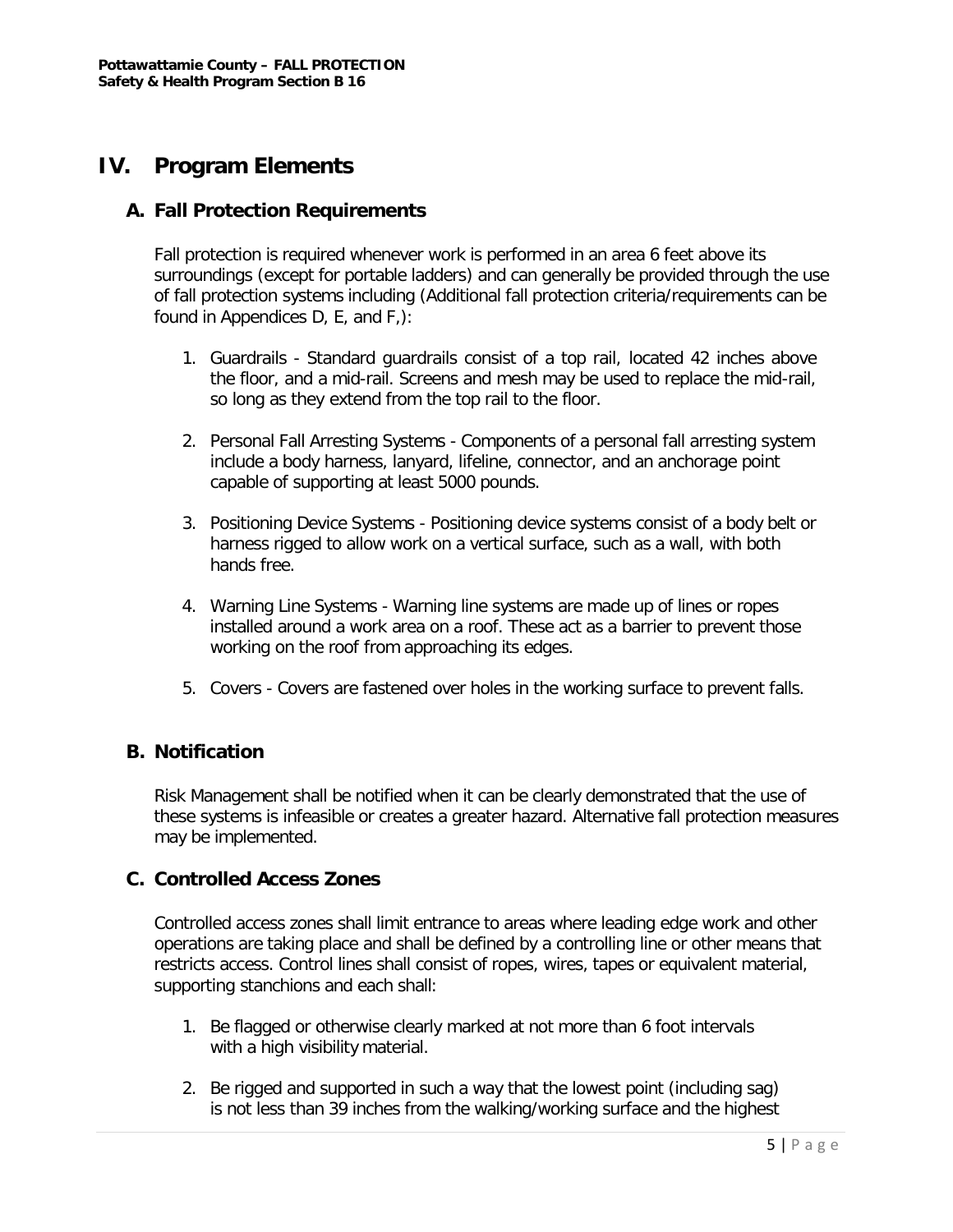point is not more than 50 inches.

- 3. Be strong enough to sustain a stress of not less than 200 pounds.
- 4. Extend along the entire length of the unprotected leading edge and shall be parallel to the unprotected or leading edge.
- 5. Be connected on each side to a guardrail system or wall.
- 6. When control lines are used they shall be erected no less than 6 feet and no more than 25 feet from the unprotected or leading edge, except when precast concrete members are being erected. In the latter case, the control line shall be erected not less than 6 feet and no more than 60 feet or half the length of the member being erected, whichever is less, from the leading edge.
- 7. Controlled access zones when used to access areas where overhand plastering and related work are taking place shall be defined by a control line erected not less than 10 feet and no more than 15 feet from the working edge. Additional control lines shall be erected at each end to enclose the controlled access zone. Only employees engaged in overhand bricklaying or related work is permitted in these zones;
- 8. On floors and roofs where guardrail systems are not in place prior to the start of overhand bricklaying operations, controlled access zones shall be enlarged as necessary to enclose all points of access, material handling areas and storage areas.
- 9. On floors and roofs where guardrail systems are in place, but need to be removed to allow leading edge work to take place, only the portion of the guardrail necessary to accomplish that day's work shall be removed

#### **D. Safety Monitoring Systems**

If no fall protection, including personal fall arrest systems, warning line systems, controlled access zones, or guardrail systems can be used, then a safety monitoring system shall be established. The responsible department shall designate a safety monitor to monitor the safety of the employees. The safety monitor shall:

- 1. Be competent in the recognition of fall hazards.
- 2. Be capable of warning workers of fall hazard dangers.
- 3. Detect unsafe work practices as in accordance with this Program.
- 4. Work on the same surface as the workers and maintain visual contact of all employees.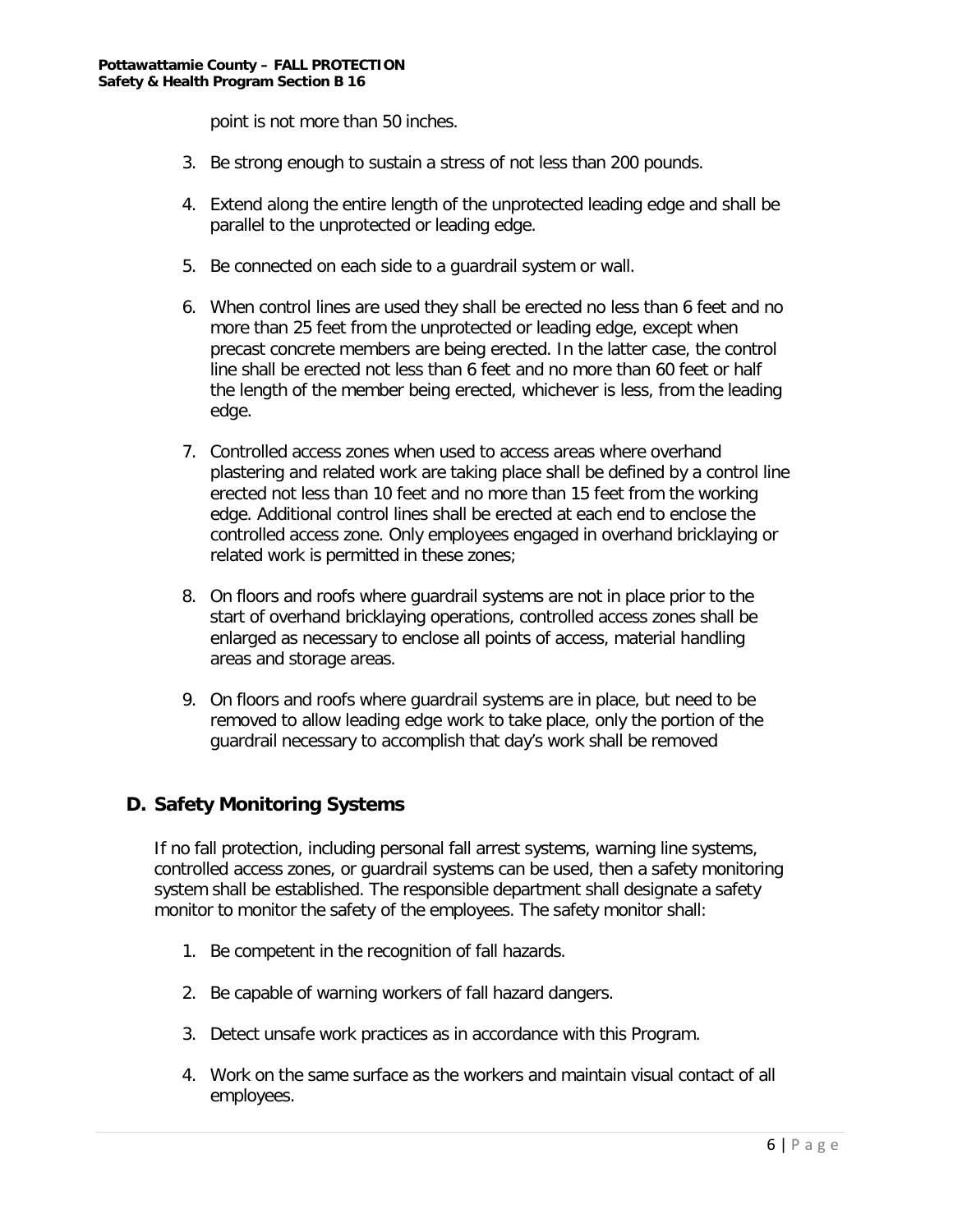- 5. Be close enough to the work operations to communicate orally with the workers.
- 6. Have no other duties that will interfere or distract from the monitoring.

Mechanical equipment shall not be used or stored where safety monitoring systems are being used to monitor roofing operations on low-sloped roofs. No employees, other than those working on low sloped roofs or covered by a personal fall arrest system, shall be allowed in an area where the employee is being protected by a safety monitoring system. All workers in a controlled access zone shall be instructed to comply with all warnings issued by the safety monitor.

#### **E. Covers**

Covers in floors, roofs, and other walking/working surfaces shall be capable of supporting (without failure) at least twice the weight of employees, equipment, and materials that may be on the cover at any one time. Covers in roadways and vehicular aisles shall be capable of supporting (without failure) at least twice the maximum axle load of the largest vehicle expected on the cover. All covers shall be secured when installed to prevent accidental displacement by wind, equipment, or employees. Covers shall be color coded or marked with the word "HOLE" or "COVER".

#### **F. Protection from Falling Objects**

When an employee is exposed to falling objects, it is required that each employee wears a hard hat and implements one of the following measures:

- 1. Erect toe boards, screens, or guardrail systems to prevent objects from falling from higher levels.
- 2. Erect a canopy structure and keep potential falling objects far enough from the edge of the upper level, or
- 3. Barricade the area where overhead objects could fall and prohibit employees from entering the area.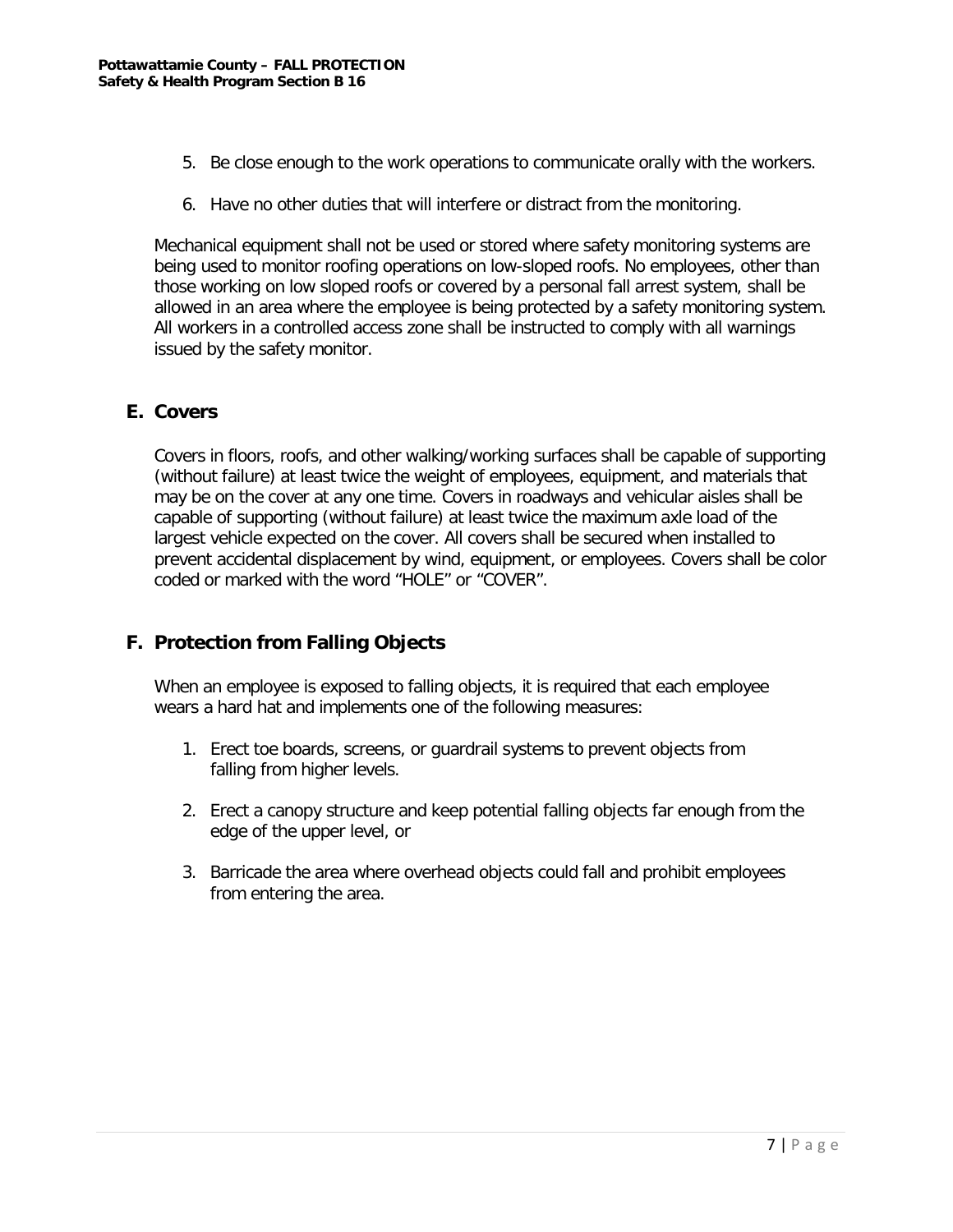## **V. Training and Recordkeeping**

#### **A. Training**

Employees exposed to fall hazards shall be trained. Training shall be conducted and documented by Risk Management or authorized competent person and respective departments and shall include the following:

- **1.** The nature of fall hazards in the work area.
- **2.** The correct procedures for erecting, maintaining, disassembling, and inspecting fall protection systems.
- **3.** The use and operation of guardrail systems, personal fall arrest systems, and other protection methods.
- **4. Retraining** shall be conducted when:
	- a. Inadequacies in employee knowledge prove training to be warranted.
	- b. Any other situation that the supervisor or Risk Manager determines that retraining is warranted.
	- c. Where changes in fall protection usage is necessary due to technological changes of newly purchased fall protection equipment, or specific changes for fall protection usage occur.

#### **B. Recordkeeping**

Employee training records shall be retained by Risk Management. Departments shall forward all training records to Risk Management.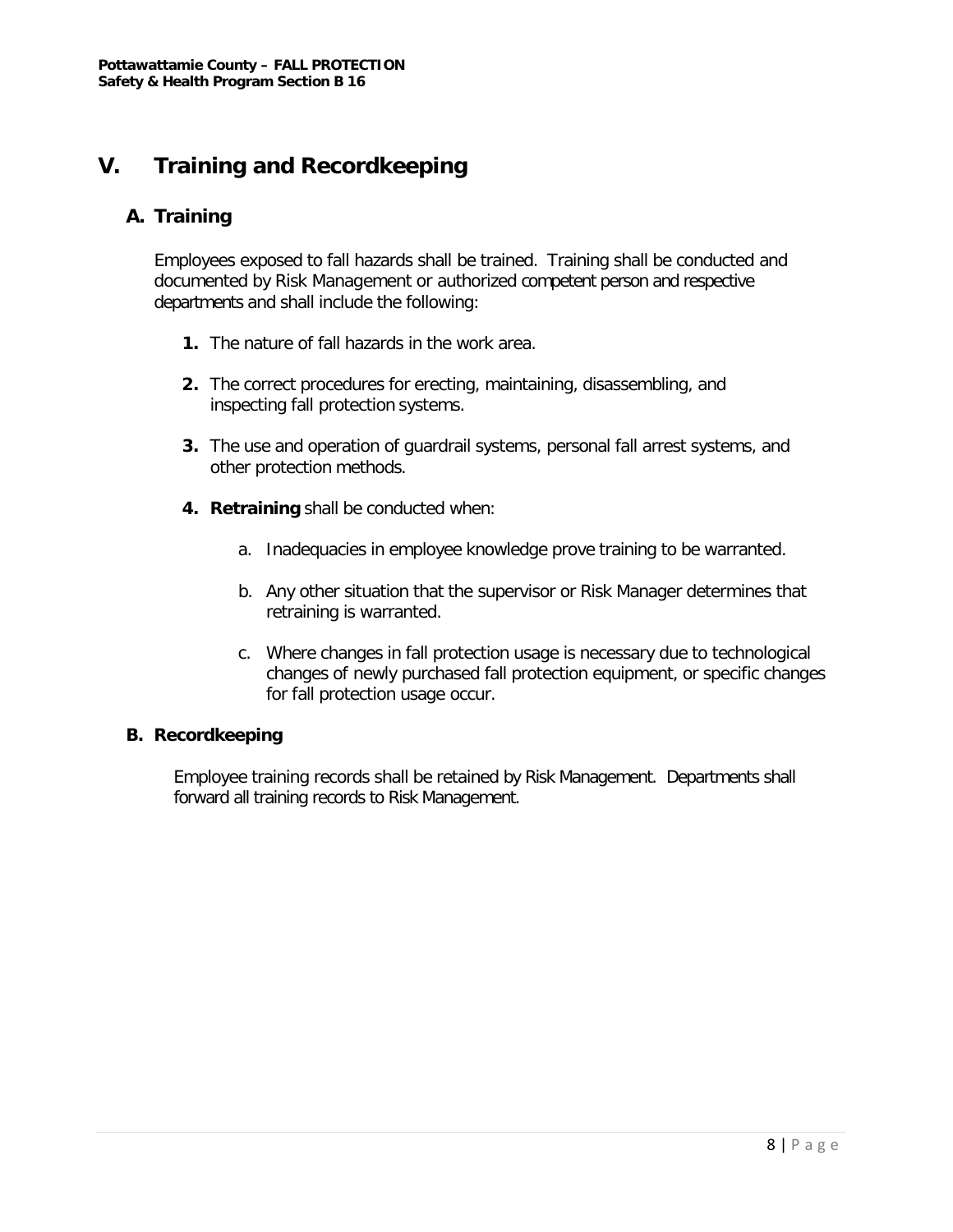#### **VI. REFERENCES**

OSHA 29 1910 Subpart D, Walking – Working Surfaces; OSHA 29 CFR 1910 Subpart F, Powered Platforms, Man lifts, and Vehicle Mounted Work Platforms;

OSHA Fall Protection Standards, 29 CFR 1926.500, 1926.501, 1926.502, 1926.503;

The activities listed below are not covered under 29CFR 1926.500. Fall Protection requirements are addressed in the specific standard listed below:

OSHA 29 CFR 1926 Subpart L, Scaffolds; OSHA 29 CFR 1926 Subpart N, Helicopters, Hoists, Elevators, and Conveyors; OSHA 29 CFR 1926 Subpart R, Steel Erection; OSHA 29 CFR 1926 Subpart S, Underground Construction, Caissons, Cofferdams, and Compressed Air; and OSHA 29 CFR 1926 Subpart X, Stairways and Ladders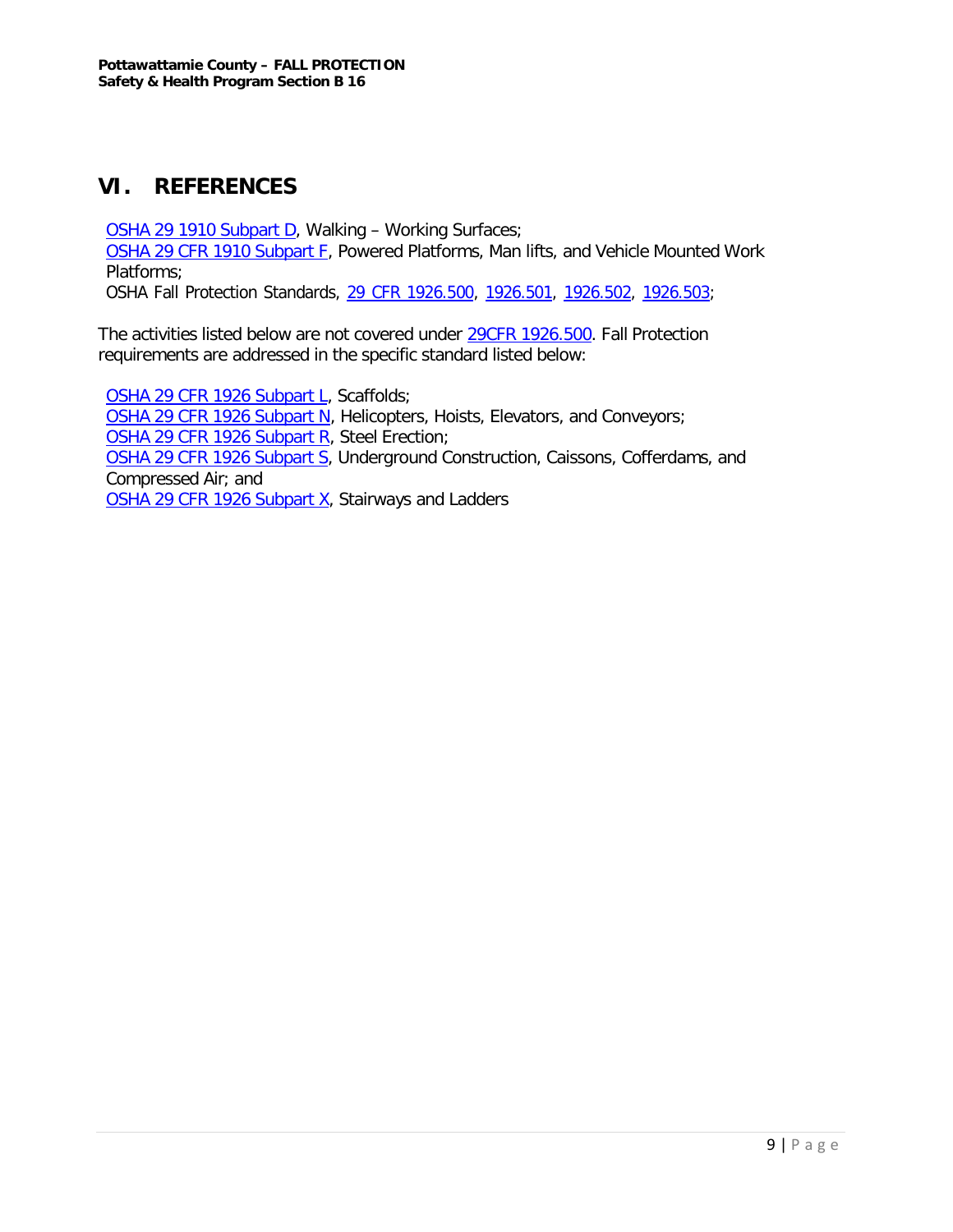#### **APPENDIX A – Definitions**

**Anchorage:** A secure point of attachment for lifelines, lanyards or deceleration devices.

**Body belt (safety belt)**: A strap with means both for securing it about the waist and for attaching it to a lanyard, lifeline, or deceleration device.

**Body harness:** Straps which may be secured about the employee in a manner that will distribute the fall arrest forces over at least the thighs, pelvis, waist, chest and shoulders with means for attaching it to other components of a personal fall arrest system.

**Buckle:** Any device for holding the body belt or body harness closed around the employee's body.

**Competent Person**: A person who is capable of identifying existing and predictable hazards in the surroundings or working conditions.

**Connector:** A device which is used to couple (connect) parts of the personal fall arrest system and positioning device systems together. It may be an independent component of the system, such as a carabineer, or it may be an integral component of part of the system (such as a buckle or d-ring sewn into a body belt or body harness, or a snap hook spliced or sewn to a lanyard or self-retracting lanyard).

**Controlled access zone (CAZ):** An area in which certain work (e.g., overhand bricklaying) may take place without the use of guardrail systems, personal fall arrest systems, or safety net systems and access to the zone is controlled.

**Dangerous equipment**: Equipment (such as pickling or galvanizing tanks, degreasing units, machinery, electrical equipment, and other units) which, as a result of form or function, may be hazardous to employees who fall onto or into such equipment.

**Deceleration device:** Any mechanism, such as a rope grab, rip-stitch lanyard, specially-woven lanyard, tearing or deforming lanyards, automatic self-retracting lifelines/lanyards, etc., which serves to dissipate a substantial amount of energy during a fall arrest, or otherwise limit the energy imposed on an employee during fall arrest.

**Deceleration distance:** The additional vertical distance a falling employee travels, excluding lifeline elongation and free fall distance, before stopping, from the point at which the deceleration device begins to operate. It is measured as the distance between the location of an employee's body belt or body harness attachment point at the moment of activation (at the onset of fall arrest forces) of the deceleration device during a fall, and the location of that attachment point after the employee comes to a full stop.

**Equivalent:** Alternative designs, materials, or methods to protect against a hazard which the employer can demonstrate will provide an equal or greater degree of safety for employees than the methods, materials or designs specified in the standard.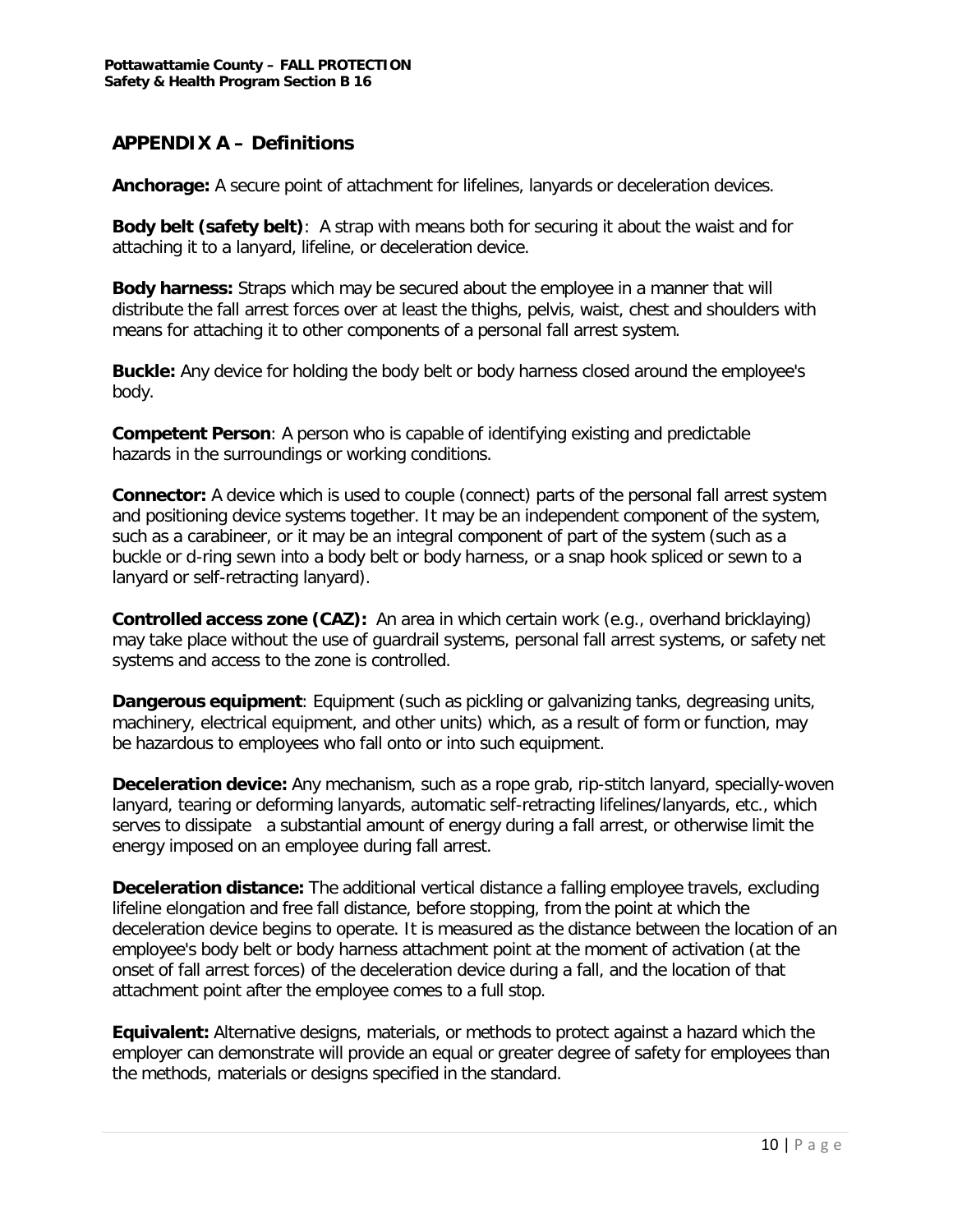#### **Pottawattamie County – FALL PROTECTION Safety & Health Program Section B 16**

**Failure**: Load refusal, breakage, or separation of component parts. Load refusal is the point where the ultimate strength is exceeded.

**Free fall:** The act of falling before a personal fall arrest system begins to apply force to arrest the fall.

**Free fall distance:** The vertical displacement of the fall arrest attachment point on the employee's body belt or body harness between onset of the fall and just before the system begins to apply force to arrest the fall. This distance excludes deceleration distance, and lifeline/lanyard elongation, but includes any deceleration device slide distance or selfretracting lifeline/lanyard extension before they operate and fall arrest forces occur.

**Guardrail system**: A barrier erected to prevent employees from falling to lower levels.

**Hole**: An opening measuring less than 12 inches (5.1 cm) but more than 1 inch in its least dimension, in any floor, platform, roof, pavement, or yard, though which materials bit not persons may fall; such as a belt hole, pipe opening, or slot opening.

**Infeasible:** Impossible to perform the construction work using a conventional fall protection system (i.e., guardrail system, safety net system, or personal fall arrest system) or that it is technologically impossible to use any one of these systems to provide fall protection.

Lanyard: A flexible line of rope, wire rope, or strap which generally has a connector at such end for connecting the body belt or body harness to a deceleration device, lifeline, or anchorage.

**Leading edge**: The edge of a floor, roof, or formwork for a floor or other walking/working surface (such as the deck) which changes location as additional floor, roof, decking, or formwork sections are placed, formed, or constructed. A leading edge is considered to be an "unprotected side and edge" during periods when it is not actively and continuously under construction.

**Lifeline:** A component consisting of a flexible line for connection to an anchorage at one end to hang vertically (vertical lifeline), or for connection to anchorages at both ends to stretch horizontally (horizontal lifeline), and which serves as a means for connecting other components of a personal fall arrest system to the anchorage.

**Low-slope roof:** A roof having a slope less than or equal to 4 in 12 (vertical to horizontal).

**Lower levels:** Those areas or surfaces to which an employee can fall. Such areas or surfaces include, but are not limited to, ground levels, floors, platforms, ramps, runways, excavations, pits, tanks, material, water, equipment, structures, or portions thereof.

**Mechanical equipment**: All motor or human propelled wheeled equipment used for roofing work, except wheelbarrows and mop carts.

**Opening:** A gap or void 30 inches (76 cm) or more high and 18 inches (48 cm) or more wide, in a wall or partition, through which employees can fall to a lower level.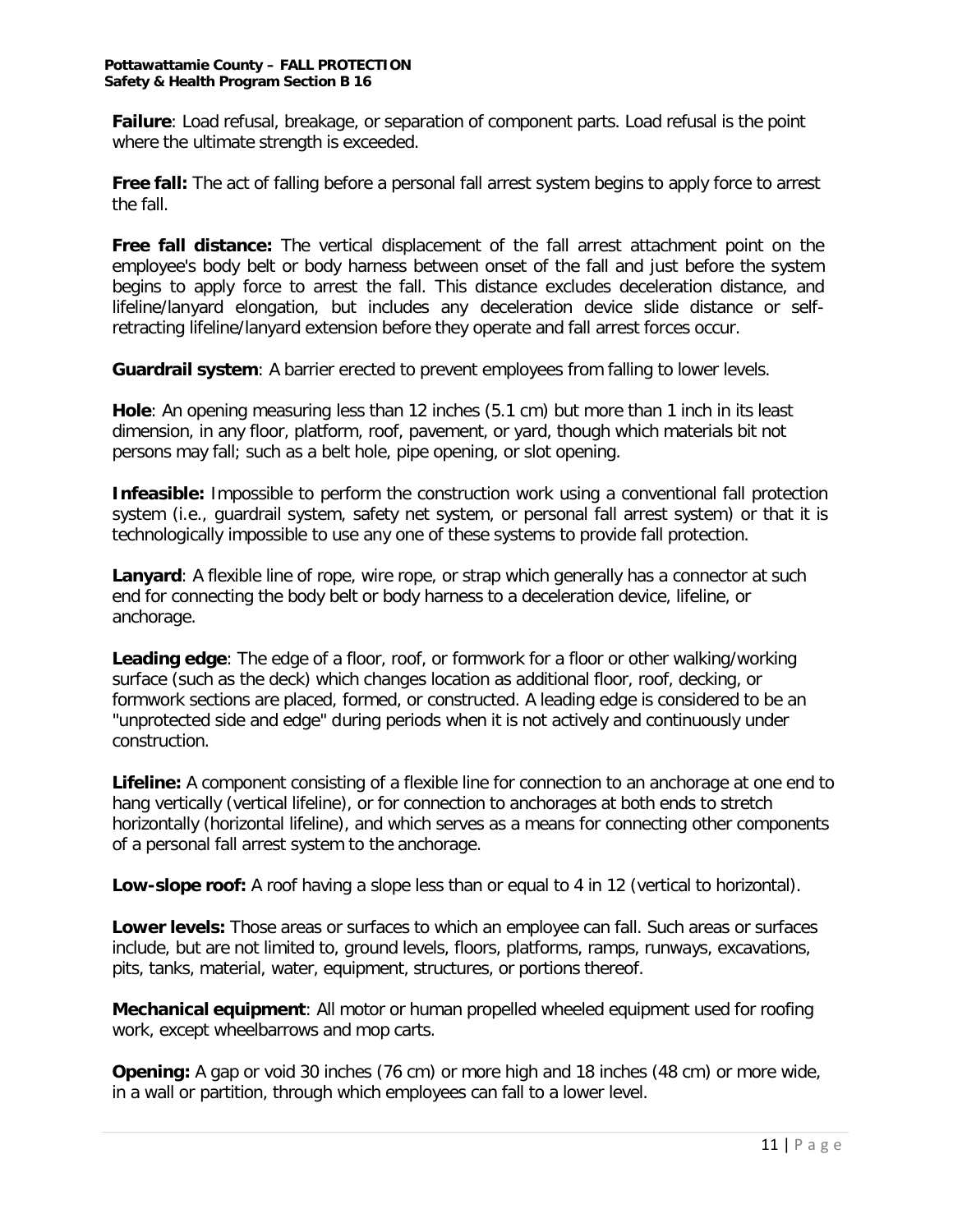**Overhand bricklaying and related work**: The process of laying bricks and masonry units such that the surface of the wall to be jointed is on the opposite side of the wall from the mason, requiring the mason to lean over the wall to complete the work. Related work includes mason tending and electrical installation incorporated into the brick wall during the overhand bricklaying process.

**Personal fall arrest system:** A system used to arrest an employee in a fall from a working level. It consists of an anchorage, connectors, a body belt or body harness and may include a lanyard, deceleration device, lifeline, or suitable combinations of these. As of January 1, 1998, the use of a body belt for fall arrest is prohibited.

**Positioning device system:** A body belt or body harness system rigged to allow an employee to be supported on an elevated vertical surface, such as a wall, and work with both hands free while leaning.

**Qualified person**: A person by possession of a recognized degree, certification, professional standing, or who by extensive knowledge, training and experience, has successfully demonstrated their ability to solve to resolve problems relating to the subject matter, the work, of the project.

**Rope grab:** A deceleration device which travels on a lifeline and automatically, by friction, engages the lifeline and locks so as to arrest the fall of an employee. A rope grab usually employs the principle of inertial locking, cam/level locking, or both.

**Roof:** The exterior surface on the top of a building. This does not include floors or formwork which, because a building has not been completed, temporarily becomes the top surface of a building. **Roofing work**: The hoisting, storage, application, and removal of roofing materials and equipment, including related insulation, sheet metal, and vapor barrier work, but not including the construction of the roof deck.

**Safety-monitoring system:** A safety system in which a competent person is responsible for recognizing and warning employees of fall hazards.

**Self-retracting lifeline/lanyard:** A deceleration device containing a drum-wound line which can be slowly extracted from, or retracted onto, the drum under slight tension during normal employee movement, and which, after onset of a fall, automatically locks the drum and arrests the fall.

**Snap hook:** A connector comprised of a hook-shaped member with a normally closed keeper, or similar arrangement, which may be opened to permit the hook to receive an object and, when released, automatically closes to retain the object. Snap hooks are generally one of two types:

- The locking type with a self-closing, self-locking keeper which remains closed and locked until unlocked and pressed open for connection or disconnection; or
- The non-locking type with a self-closing keeper which remains closed until pressed open for connection or disconnection. As of January 1, 1998, the use of a non-locking snap hook as part of personal fall arrest systems and positioning device systems is prohibited.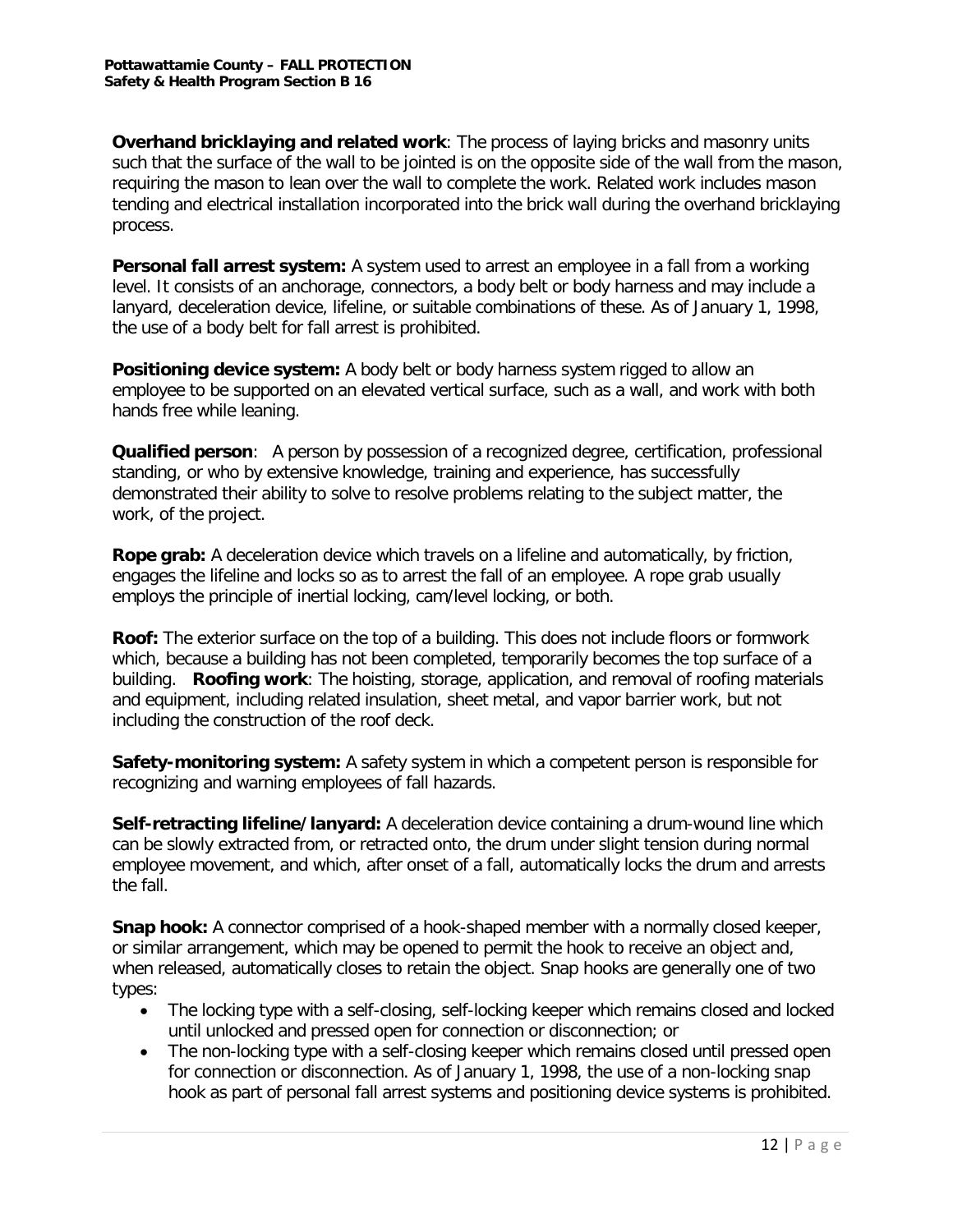#### **Pottawattamie County – FALL PROTECTION Safety & Health Program Section B 16**

**Steep roof:** A roof having a slope greater than 4 in 12 (vertical to horizontal).

**Toe board:** A low protective barrier that will prevent the fall of materials and equipment to lower levels and provide protection from falls for personnel.

**Unprotected sides and edges:** Any side or edge (except at entrances to points of access) of a walking/working surface, e.g., floor, roof, ramp, or runway where there is no wall or guardrail system at least 39 inches (1.0 m) high.

**Walking/working surface:** Any surface, whether horizontal or vertical on which an employee walks or works, including, but not limited to, floors, roofs, ramps, bridges, runways, formwork and concrete reinforcing steel but not including ladders, vehicles, or trailers, on which employees must be located in order to perform their job duties.

**Warning line system**: A barrier erected on a roof to warn employees that they are approaching an unprotected roof side or edge, and which designates an area in which roofing work may take place without the use of guardrail, body belt, or safety net systems to protect employees in the area.

**Work area**: That portion of a walking/working surface where job duties are being performed.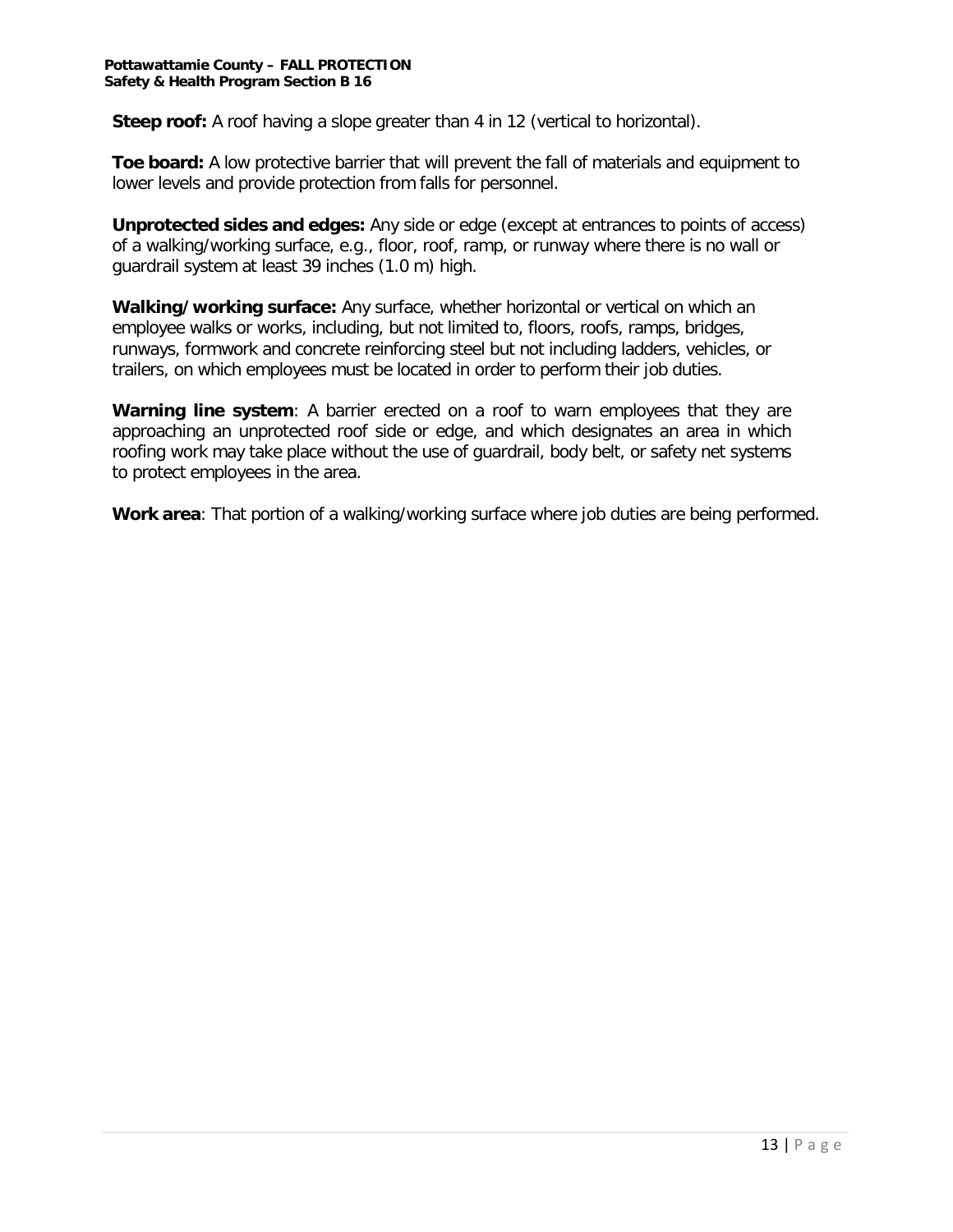# **MODEL FORMS**

Model forms for this program are located on the following pages. Departments may modify or develop their own forms based on the specific needs of their department.

> Modified forms are subject to review and approval of Risk Management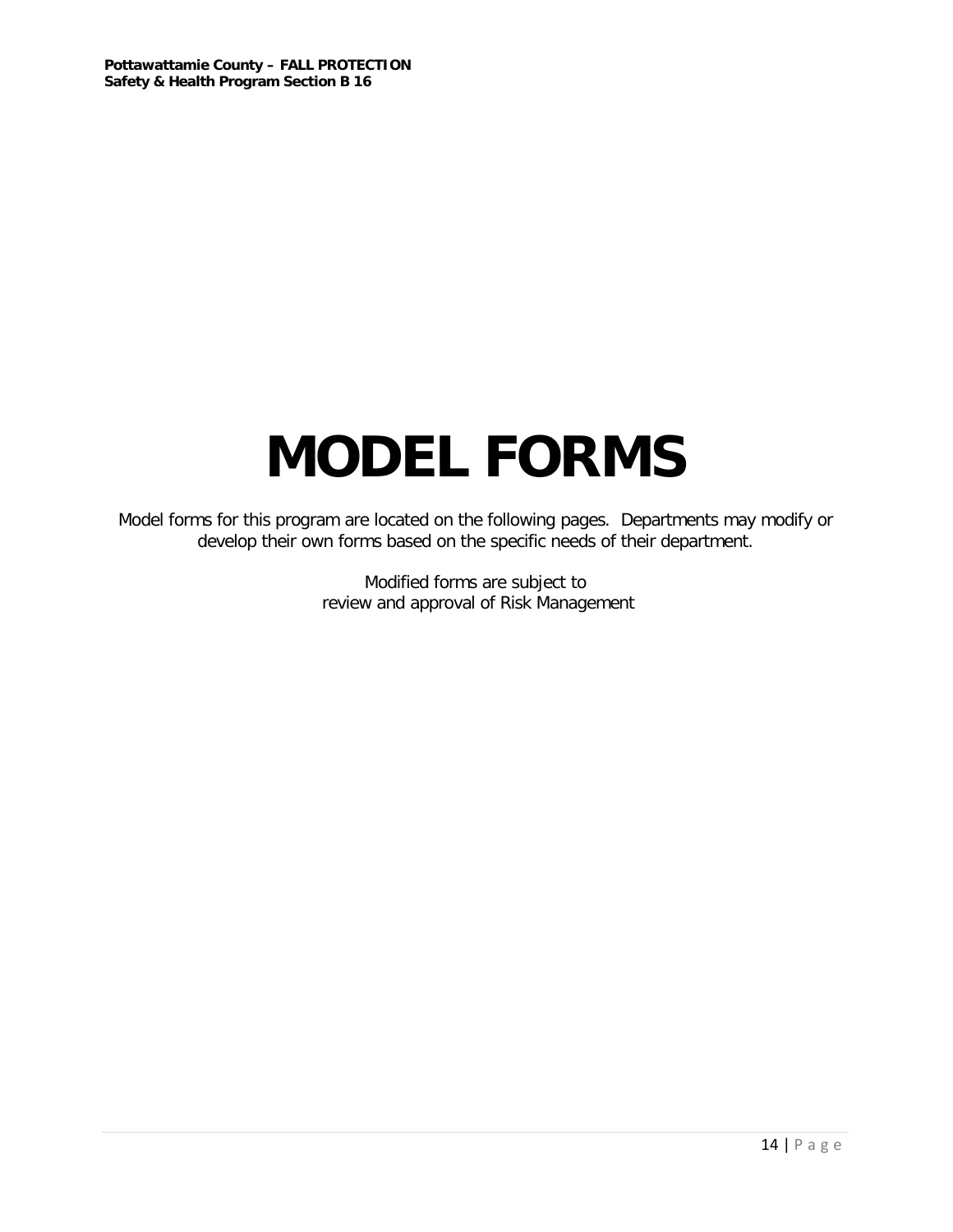#### **APPENDIX B – EQUIPMENT INSPECTION CHECKLIST**

|                                | <b>Full Body Harness Equipment Inspection Checklist</b> |             |           |
|--------------------------------|---------------------------------------------------------|-------------|-----------|
| Date Inspected:                |                                                         |             |           |
|                                |                                                         | <b>Yes</b>  | <b>No</b> |
| <b>E-Training Complete:</b>    |                                                         |             |           |
| Hands On Training Complete:    |                                                         |             |           |
| Location/Facility:             |                                                         |             |           |
| Inspected by:                  |                                                         |             |           |
| Description:                   |                                                         |             |           |
| <b>Equipment Type:</b>         |                                                         |             |           |
| Manufacturer:                  |                                                         |             |           |
| Model #:                       |                                                         |             |           |
| Serial #:                      |                                                         |             |           |
| Factory Order #/Lot #/Batch #: |                                                         |             |           |
| Date of Mfg.:                  |                                                         |             |           |
| How is equipment stored:       |                                                         |             |           |
| Other:                         |                                                         |             |           |
| <b>Component</b>               | <b>Potential Defects</b>                                | Pass        | Fail      |
| <b>Back D-Ring</b>             | Corroded, Bent, Cracked, Pitted, Rusted                 |             |           |
| Waist D-Ring (if applicable)   | Corroded, Bent, Cracked, Pitted, Rusted                 |             |           |
| Sternum D-Ring (if applicable) | Corroded, Bent, Cracked, Pitted, Rusted                 |             |           |
| <b>Straps</b>                  | Burns, Holes, Deterioration, Cuts, Frays                |             |           |
| Webbing & Stitching            | Frayed, Cracked, Cut, Burnt                             |             |           |
| <b>Buckles</b>                 | Bent, Torn Tongue Holes                                 |             |           |
| Label                          | Damaged, Missing Information                            |             |           |
| <b>Final Appraisal</b>         |                                                         | <b>Pass</b> | Fail      |
| <b>Overall Pass or Fail</b>    |                                                         |             |           |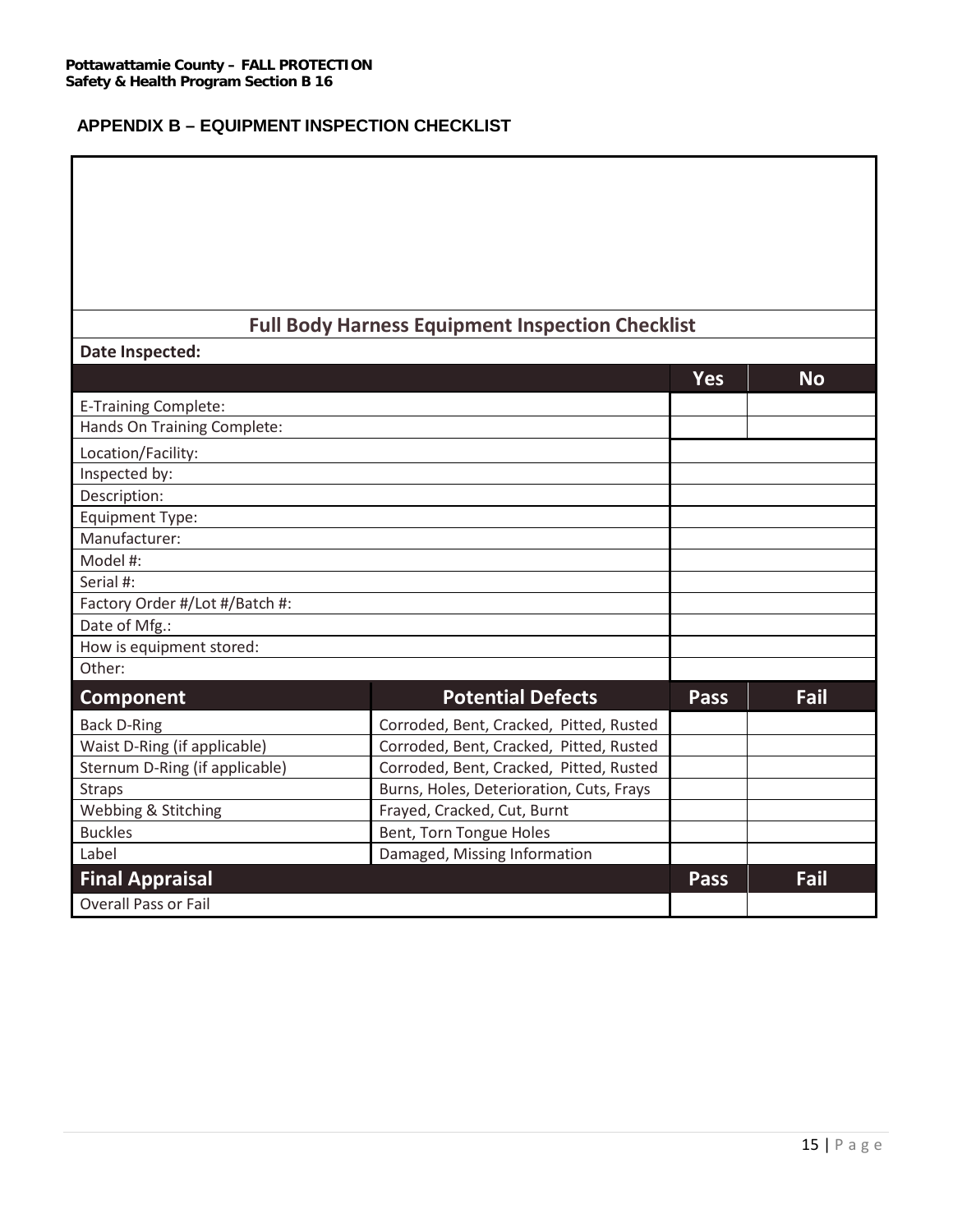## **Lanyard Equipment Inspection Checklist**

| Date Inspected:                |                                            |             |           |  |  |
|--------------------------------|--------------------------------------------|-------------|-----------|--|--|
|                                |                                            | <b>Yes</b>  | <b>No</b> |  |  |
| <b>E-Training Complete:</b>    |                                            |             |           |  |  |
| Hands On Training Complete:    |                                            |             |           |  |  |
| Location/Facility:             |                                            |             |           |  |  |
| Inspected by:                  |                                            |             |           |  |  |
| Description:                   |                                            |             |           |  |  |
| <b>Equipment Type:</b>         |                                            |             |           |  |  |
| Manufacturer:                  |                                            |             |           |  |  |
| Model #:                       |                                            |             |           |  |  |
| Serial #:                      |                                            |             |           |  |  |
| Factory Order #/Lot #/Batch #: |                                            |             |           |  |  |
| Date of Mfg.:                  |                                            |             |           |  |  |
| How is equipment stored:       |                                            |             |           |  |  |
| Other:                         |                                            |             |           |  |  |
| <b>Component</b>               | <b>Potential Defects</b>                   | <b>Pass</b> | Fail      |  |  |
| Connectors                     | Corroded, Bent, Cracked, Pitted, Rusted    |             |           |  |  |
| <b>Shock Pack</b>              | Damage, Signs of Deployment                |             |           |  |  |
| Webbing & Stitching            | Frayed, Cracked, Cut, Holes, Deterioration |             |           |  |  |
| Label                          | Damaged, Missing Information               |             |           |  |  |
| <b>Final Appraisal</b>         |                                            | <b>Pass</b> | Fail      |  |  |
| <b>Overall Pass or Fail</b>    |                                            |             |           |  |  |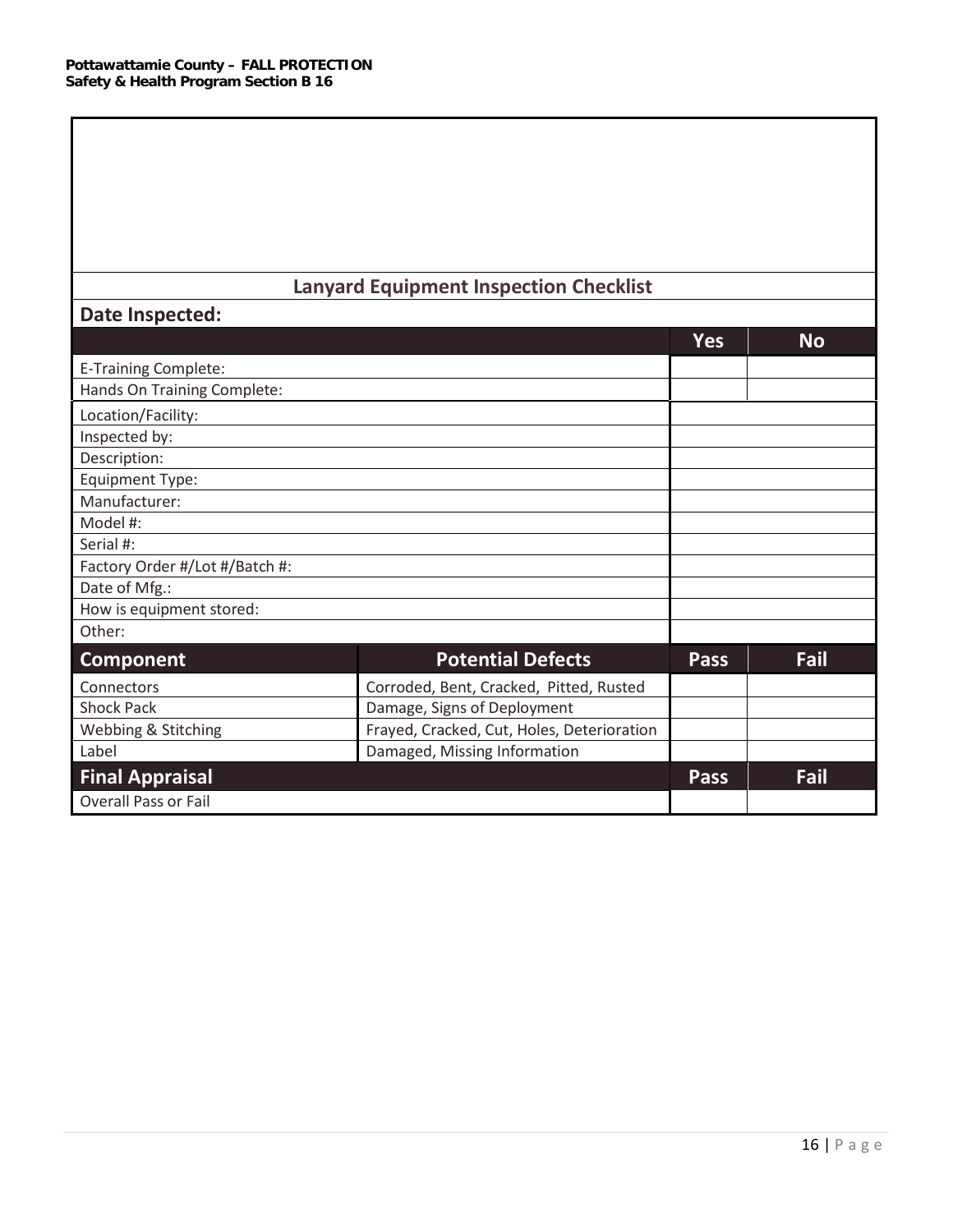## **Lifeline Equipment Inspection Checklist**

| Date Inspected:                |                                               |             |           |  |  |
|--------------------------------|-----------------------------------------------|-------------|-----------|--|--|
|                                |                                               | <b>Yes</b>  | <b>No</b> |  |  |
| <b>E-Training Complete:</b>    |                                               |             |           |  |  |
| Hands On Training Complete:    |                                               |             |           |  |  |
| Location/Facility:             |                                               |             |           |  |  |
| Inspected by:                  |                                               |             |           |  |  |
| Description:                   |                                               |             |           |  |  |
| <b>Equipment Type:</b>         |                                               |             |           |  |  |
| Manufacturer:                  |                                               |             |           |  |  |
| Model #:                       |                                               |             |           |  |  |
| Serial #:                      |                                               |             |           |  |  |
| Factory Order #/Lot #/Batch #: |                                               |             |           |  |  |
| Date of Mfg.:                  |                                               |             |           |  |  |
| How is equipment stored:       |                                               |             |           |  |  |
| Other:                         |                                               |             |           |  |  |
| <b>Component</b>               | <b>Potential Defects</b>                      | <b>Pass</b> | Fail      |  |  |
| Housing (Self-Retracting)      | Anchorage Point, Damage, Missing Bolts/Screws |             |           |  |  |
| Connectors                     | Impact Indicator, Corrosion, Pitting, Nicks   |             |           |  |  |
| Lifeline                       | Frayed, Cut, Worn, Kinked, Caging             |             |           |  |  |
| <b>Shock Pack</b>              | Damaged, Signs of Deployment                  |             |           |  |  |
| Label                          | Damaged, Missing Information                  |             |           |  |  |
| <b>Final Appraisal</b>         |                                               | <b>Pass</b> | Fail      |  |  |
| <b>Overall Pass or Fail</b>    |                                               |             |           |  |  |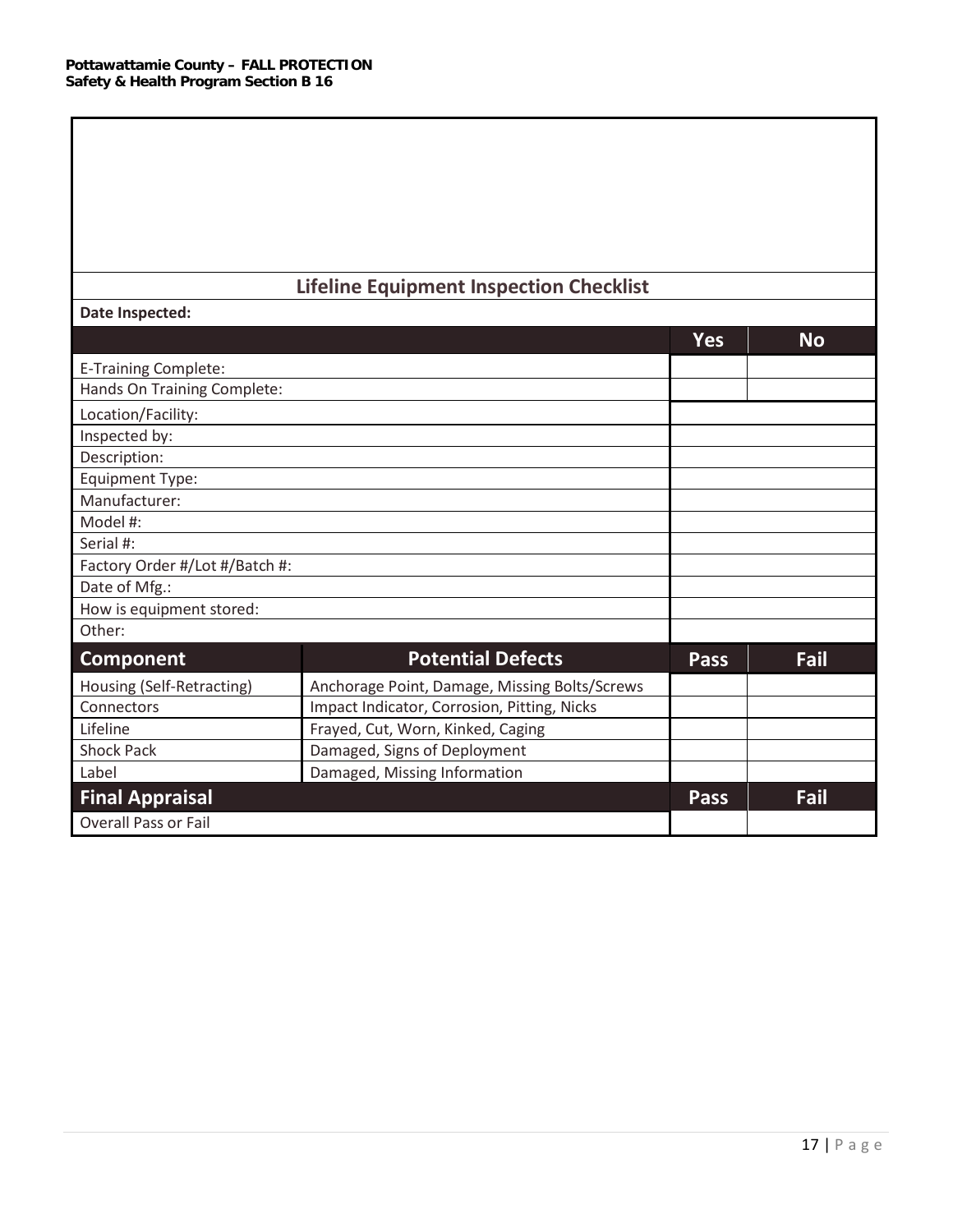#### **APPENDIX C – RESCUE PLAN**

| Date:__________________________Job Description:__________________________Location:_________________                                  |                                            |                  |                                                     |
|--------------------------------------------------------------------------------------------------------------------------------------|--------------------------------------------|------------------|-----------------------------------------------------|
| <b>Contacts</b>                                                                                                                      | <b>Rescue</b>                              | <b>Equipment</b> | <b>Critical Rescue Factors</b>                      |
| Rescuer(s) ______________________                                                                                                    |                                            |                  | Anchor Point______________________                  |
|                                                                                                                                      | $\Box$ Ladder                              |                  |                                                     |
|                                                                                                                                      | □ Block & Tackle                           |                  |                                                     |
| Competent                                                                                                                            | $\Box$ Rescue Pole                         |                  | Landing Area ___________________                    |
|                                                                                                                                      | $\Box$ First Aid Kit                       |                  |                                                     |
| □ Rescue Rope<br>Emergency                                                                                                           |                                            |                  |                                                     |
| Contact ________________________                                                                                                     | $\Box$ Life Ring                           |                  |                                                     |
| Method of Contact:                                                                                                                   | □ Spider                                   |                  | Rescue Obstructions/Hazards:                        |
| $\Box$ PA $\Box$ Verbal/Face to face                                                                                                 | □ Work Vest                                |                  |                                                     |
| □ Radio Channel: ______________                                                                                                      | □ Scaffold                                 |                  |                                                     |
| D Phone Number: _______________                                                                                                      | □ Cutting Device<br>□ Stokes Litter        |                  |                                                     |
| □ Other <u>___________________</u>                                                                                                   | □ Alternative Lifting &<br>Lowering Device |                  |                                                     |
| <b>Check for Yes</b>                                                                                                                 |                                            |                  | Comment                                             |
| $\Box$ Have alternatives to using fall arrest equipment been                                                                         |                                            |                  |                                                     |
| considered?                                                                                                                          |                                            |                  |                                                     |
| Has rescue equipment been inspected and found in good<br>$\Box$<br>shape?<br>Is equipment adequate for the rescue plan (weight<br>П. |                                            |                  |                                                     |
| ratings, length, connection type, etc.)?                                                                                             |                                            |                  |                                                     |
| Have communication devices been identified, located, &<br>$\Box$<br>tested?                                                          |                                            |                  |                                                     |
| Are all rescuers familiar with the use of the rescue<br>$\Box$<br>equipment?                                                         |                                            |                  |                                                     |
| If working over water, is there a boat available?<br>$\Box$                                                                          |                                            |                  |                                                     |
| Pre Work Tasks:<br>1)                                                                                                                |                                            |                  | Response Procedure:<br>1) Notify Emergency Contact. |
| 2)                                                                                                                                   |                                            |                  | 2) Make medical assessment of person.               |
| 3)                                                                                                                                   |                                            | 3)               |                                                     |
| 4)                                                                                                                                   |                                            |                  |                                                     |
|                                                                                                                                      |                                            | 4)               |                                                     |
|                                                                                                                                      |                                            |                  |                                                     |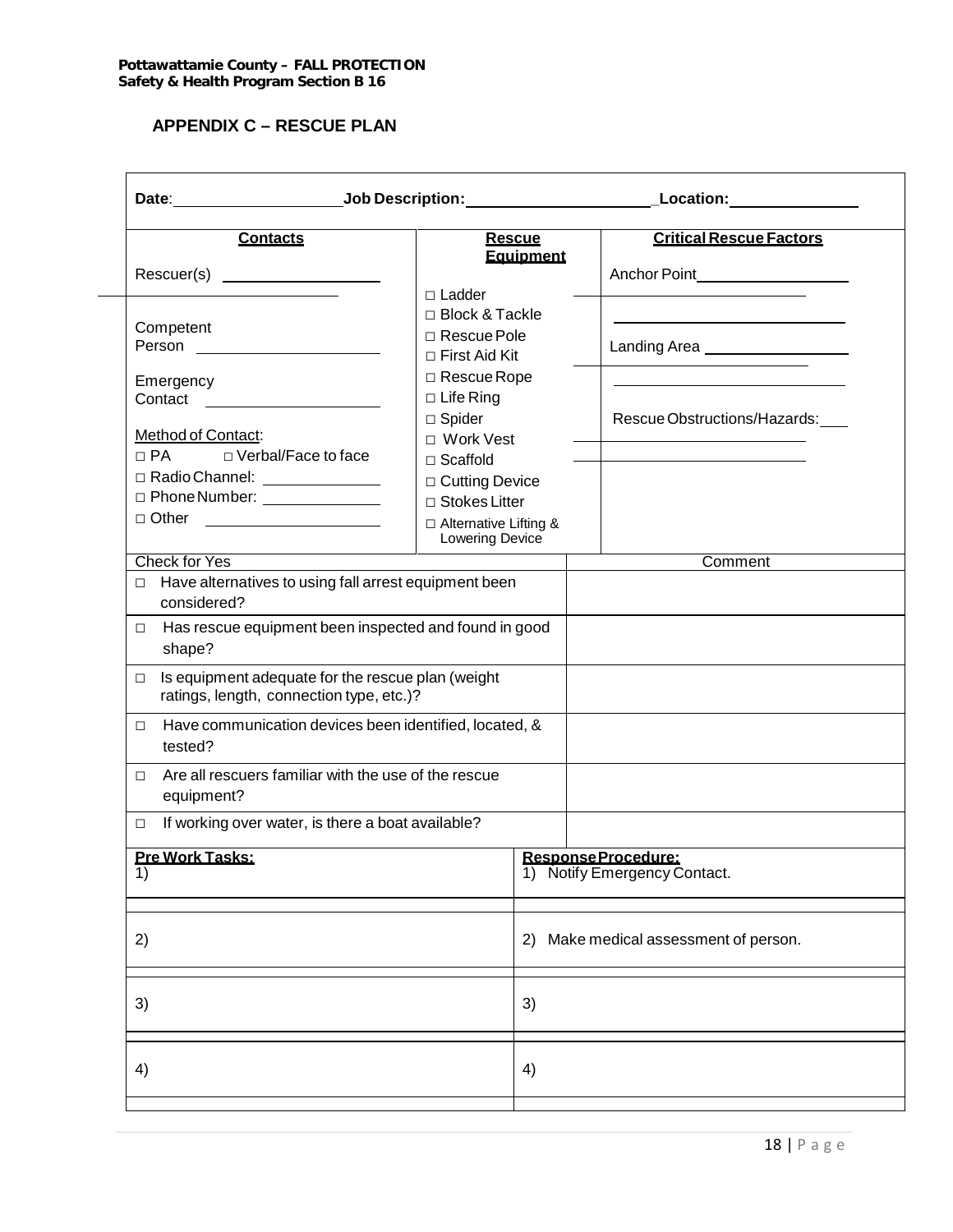#### **APPENDIX D - Areas or Activities That Require Fall Protection**

OSHA has identified 15 areas or activities where some type of fall protection is needed if the potential fall distance is 6 feet or greater. The following are situations were fall protection is needed. Please keep in mind there may be other situations where a fall of 6 feet or more is possible.

#### **1. Unprotected Sides and Edges**

Employees on a walking/working surface with an unprotected side or edge that is 6 feet or more above a lower level shall be protected from falling by the use of guardrail systems or personal fall arrest systems. All employees shall be instructed on the necessary precautions prior to conducting inspections, investigations, or assessments.

#### **2. Leading Edges**

Employees constructing a leading edge that is 6 feet or more above a lower level shall be protected by guardrail systems or personal fall arrest systems. Any employee on a walking/working surface 6 feet or more above a lower level where leading edges are under construction, but the employee is not performing the leading edge work, shall be protected from falling by a guardrail system or personal fall arrest system. If a guardrail system is chosen to provide the fall protection, and a controlled access zone has already been established for leading edge work, the control line may be used in lieu of a guardrail along the edge that parallels the leading edge.

#### **3. Hoist Areas**

Each employee in a hoist area shall be protected from falling 6 feet or more to lower levels by guardrail systems or personal fall arrest systems. If a guardrail system or portion(s) of the system is removed to hoist objects and the employee must lean through the access opening or out over the edge, that employee shall be protected by using a personal fall arrest system.

#### **4. Openings/Holes**

Each employee on walking/working surfaces shall be protected from falling through openings/holes (including skylights and roof penetrations) more than 6 feet above lower levels, by personal fall arrest systems, covers, or guardrails erected around the holes/openings. Each employee shall be protected from tripping or stepping into or through openings/holes by use of hole covers of standard strength and construction. Each employee on a walking/working surface shall be protected from objects falling through openings/holes from above.

#### **5. Formwork and Reinforcing Steel**

Each employee on the face of formwork or reinforcing steel shall be protected from falling 6 feet or more to lower levels by personal fall arrest systems or positioning device systems.

#### **6. Ramps, Runways, Platforms, and Other Walkways**

Each employee on ramps, runways, and other walkways shall be protected from falling 6 feet or more to lower levels by guardrail systems or personal fall arrest systems.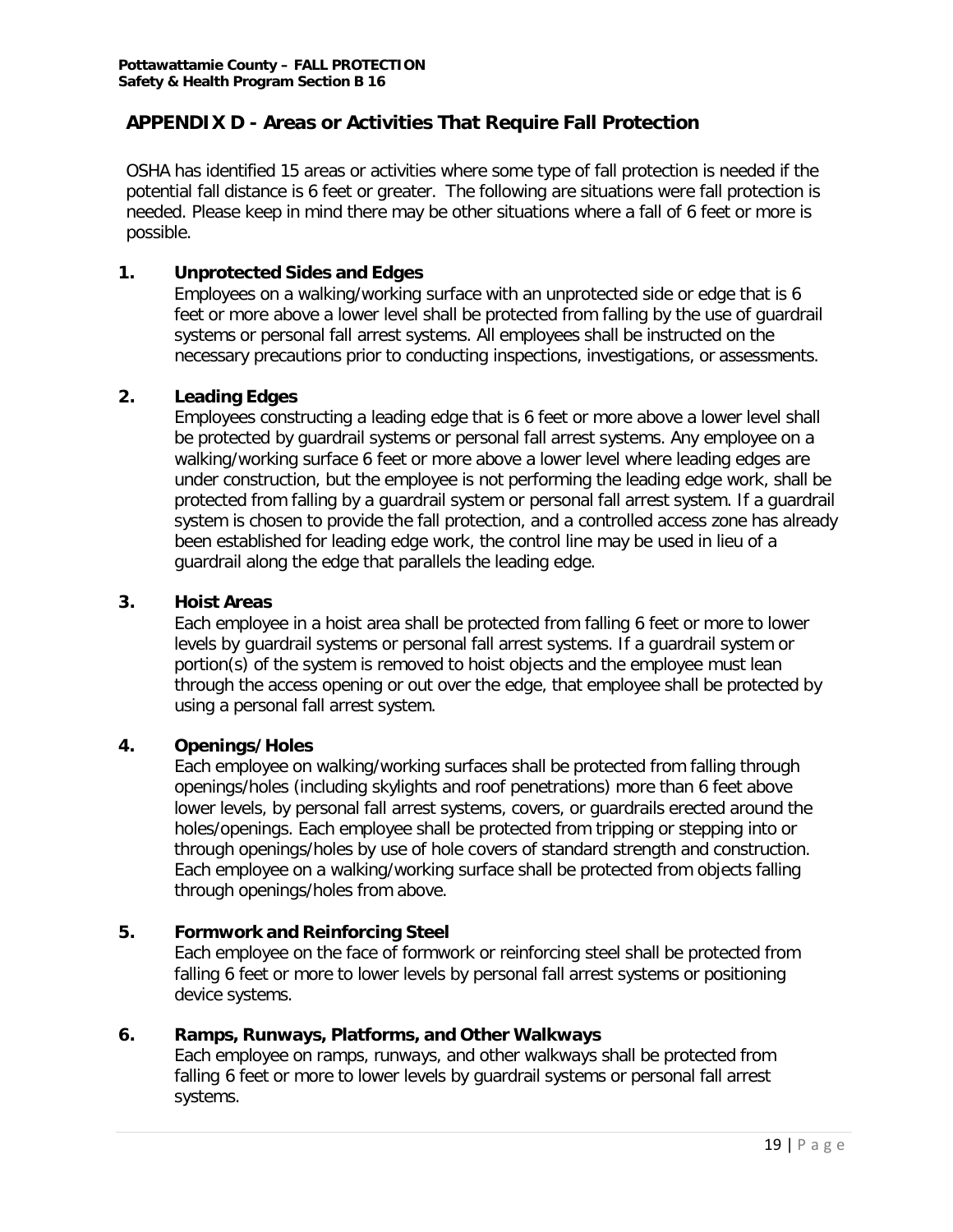#### **7. Excavations**

Each employee at the edge of an excavation, pit, well, or shaft 6 feet or more in depth shall be protected from falling by guardrail systems, fences, barricades, or covers. Excavations less than 6 feet deep shall be marked with barrier tape and appropriate warning signs.

#### **8. Dangerous Equipment**

Each employee working above dangerous equipment regardless of height shall be protected from falling into or onto equipment by guardrail equipment or by equipment guards. Each employee 6 feet or more above dangerous equipment shall be protected from fall hazards by guardrail systems or personal fall arrest systems.

#### **9. Overhand Bricklaying and Related Work**

Each employee performing overhand bricklaying and related work 6 feet or more above lower levels, shall be protected from falling by guardrail systems, personal fall arrest systems, or shall work in a controlled access zone. Any employee reaching more than 10 inches below the level of the walking/working surface on which they are working shall be protected from falling by a guardrail system or personal fall arrest system.

#### **10. Low Slope Roofs**

Employees performing roofing activities on low-slope roofs with unprotected sides and edges 6 feet or more above lower levels shall be protected from falling by the following systems:

- a. Guardrail systems;
- b. Personal fall arrest systems; or
- c. A combination of the following:
	- i. Warning line system and guardrail system;
	- ii. Warning line system and personal fall arrest system;
	- iii. Warning line system and safety monitoring system.

#### **11. Steep Roofs**

Each employee on a steep roof with unprotected sides and edges 6 feet or more above lower levels shall be protected from falling by guardrail systems with toeboards or personal fall arrest systems.

#### **12. Precast Concrete Erection**

Each employee engaged in the erection of precast concrete members and related operations working 6 feet or more above lower levels shall be protected from falling by guardrail systems or personal fall arrest systems.

#### **13. Wall Openings**

Each employee working on, at, above, or near wall openings where the outside bottom edge is 6 feet or more above lower levels and the inside bottom edge of the wall opening is less than 39 inches above the walking/working surface, shall be protected from falling. This protection shall be provided through the use of guardrail systems or a personal fall arrest system.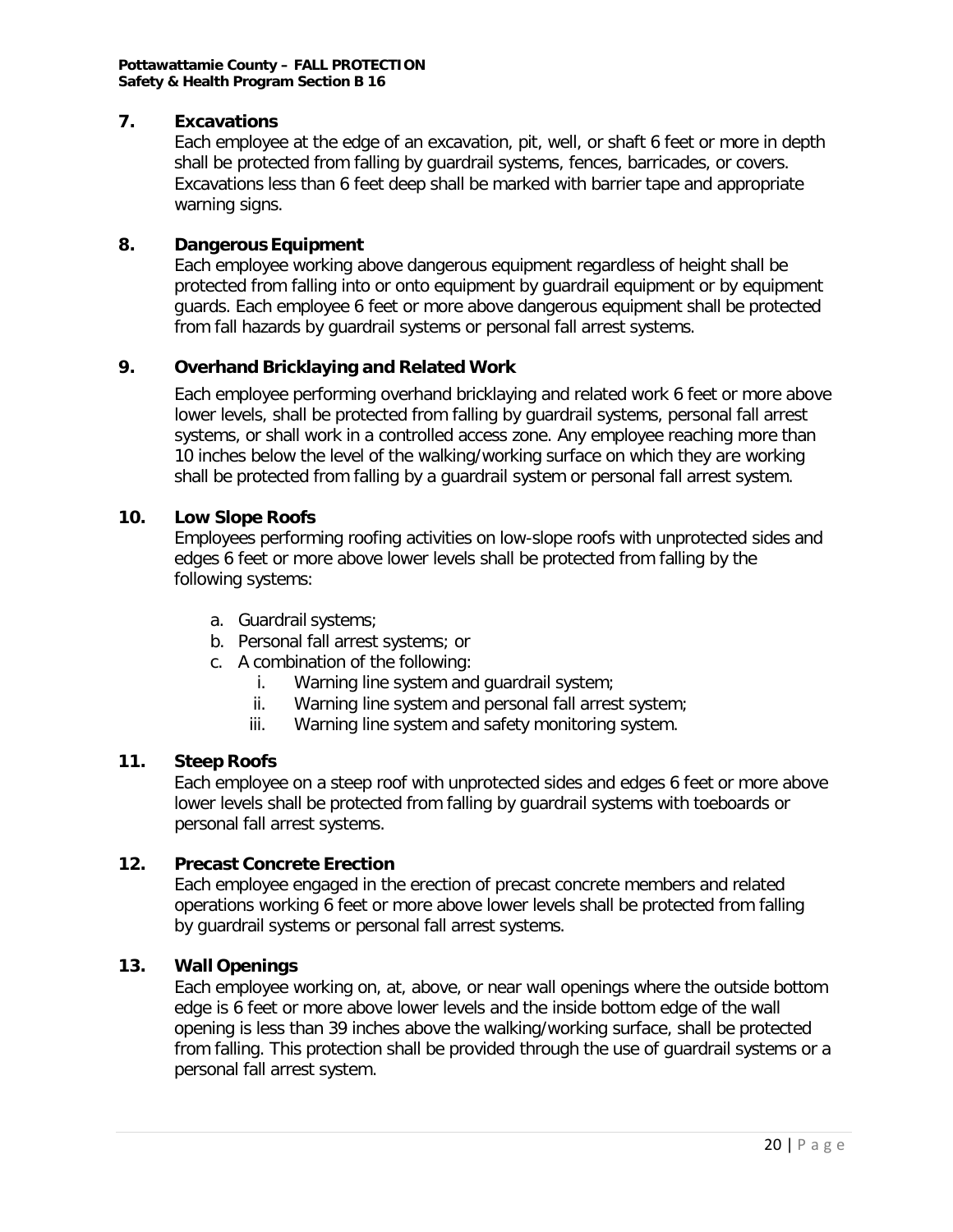#### **14. Protection from Falling Objects**

When an employee is exposed to falling objects, Indiana University requires that each employee wear a hard hat and implement one of the following measures:

- a. Erect toe boards, screens, or guardrail systems to prevent objects from falling from higher levels;
- b. Erect a canopy structure and keep potential falling objects far enough from the edge of the upper level; or
- c. Barricade the area where overhead objects could fall and prohibit employees from entering the area.

#### **15. Walking/Working Surfaces Not Addressed**

If the specific activity was not addressed above, each employee on a walking/working surface 6 feet or more above a lower level shall be protected by a guard rail system or personal fall arrest system.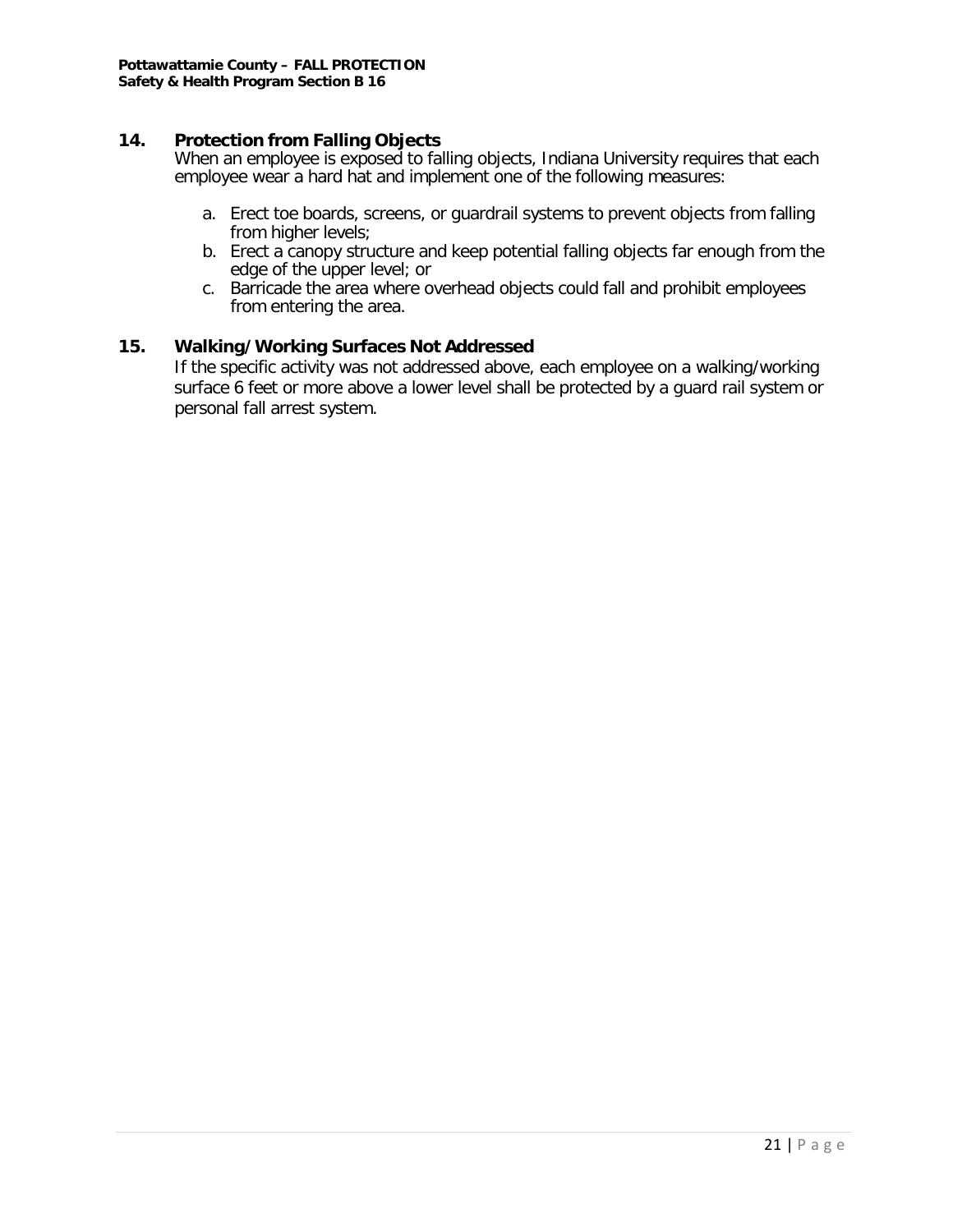#### **APPENDIX E – Personal Fall Protection Systems**

All fall protection systems (i.e. guardrails, etc.) used within Pottawattamie County shall meet the requirements of 29 CFR 1926.502 "Fall Protection Systems Criteria and Practices."

#### **Personal Fall Arrest System**

When work is performed on elevated surfaces such as roofs, or during construction activities, protection against falls must be considered. Fall arrest systems, which include lifelines, body harnesses, and other associated equipment, are often used when fall hazards cannot be controlled by railings, floors, nets, and other means. These systems are designed to stop a free fall of up to 6 feet while limiting the forces imposed on the wearer.

A personal fall arrest system could consist of the following components:

- 1. **Full-body harness** A full-body harness consists of nylon and/or polyester straps that encompass the chest, chest and waist or full body. In the event of a fall, a full body harness distributes the fall arrest force over the pelvis, thighs, waist and shoulders. The attachment point must be in the center of the back or at the shoulder level of the wearer.
	- a. Body harness systems shall not be used to hoist materials.
	- b. Personal fall arrest systems and components subjected to impact loading or a fall shall be removed from service and shall not be used again.
	- c. Note: The use of a body belt for fall protection is prohibited.
- 2. **Lanyard** A lanyard connects the body harness to the anchorage point. The lanyard should be attached to a D-ring on the body harness between the shoulder blades and above the employee. Lanyards can be equipped with deceleration or shock absorbing devices that limit up to 80 percent of the arresting force placed on the wearer during a fall. The lanyard must be of sufficient strength to withstand twice the impact energy of a person free falling 6 feet or the free-fall distance permitted by the system if the free-fall distance is less than 6 feet.
- 3. **Self-retracting lifelines** A lanyard that automatically limit the free fall distance to 2 feet or less shall be capable of sustaining a minimum tensile load of 3,000 pounds applied to the device with the lifeline or lanyard in the fully extended position. Self-retracting lifelines and lanyards that do not limit free fall distance to 2 feet or less, rip stitch lanyards, and tearing and deforming lanyards shall be capable of sustaining a minimum tensile load of 5,000 pounds applied to the device with the lifeline or lanyard in the fully extended position.
- 4. **Anchorage** Used for attachment to personal fall arrest systems shall be independent of any anchorage being used to support or suspend platforms and shall be capable of supporting at least 5,000 pounds per person attached or shall be designed, installed, and used as part of a complete personal fall arrest system that maintains a safety factor of at least two and under the supervision of a qualified person.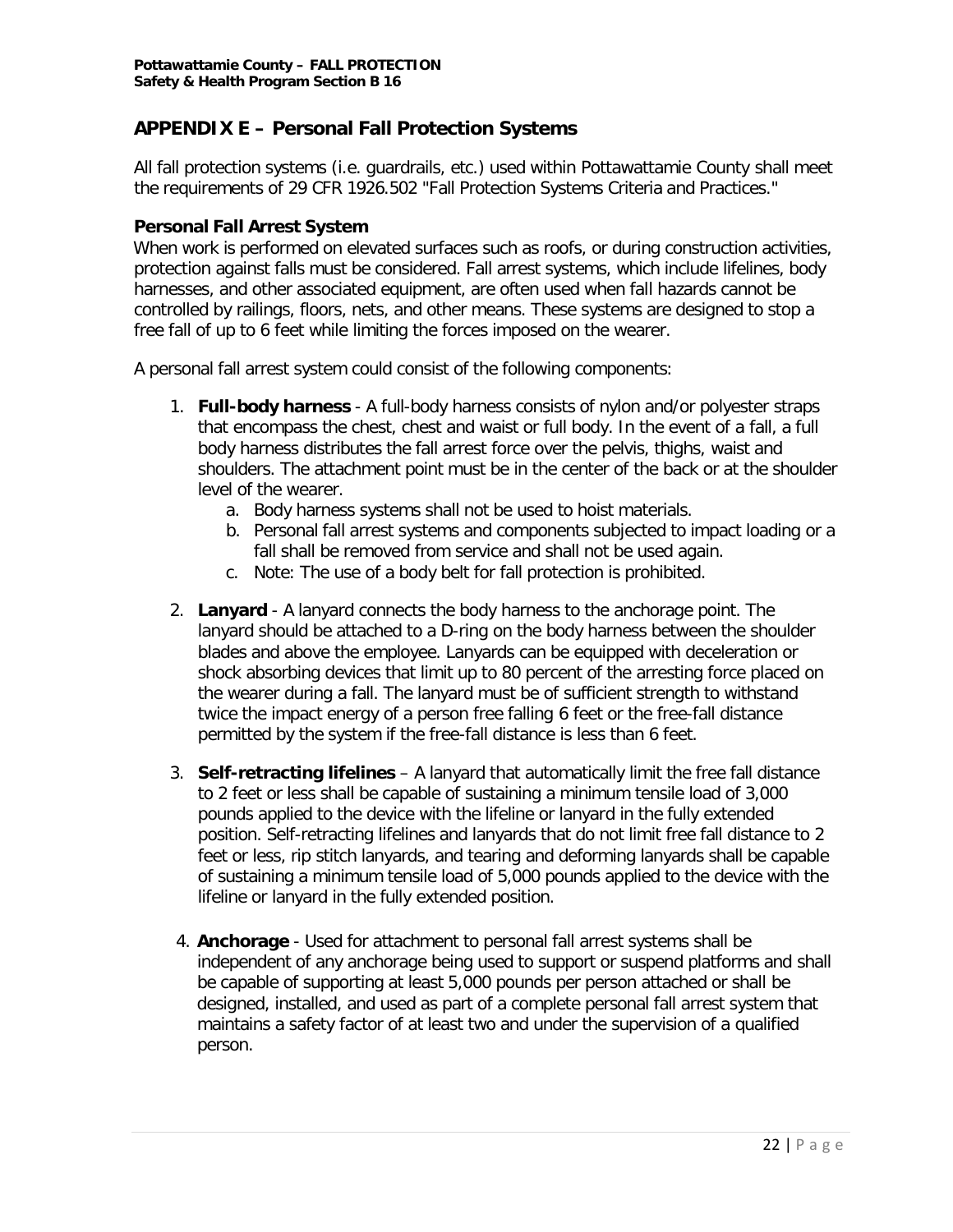#### 5. **Personal fall arrest systems**

- a. Shall limit the maximum arresting force on an employee up to 1,800 pounds for a body harness;
- b. Shall be rigged so that the user can neither free fall more than 6 feet, nor contact a lower level;
- c. Shall bring the user to a complete stop and limit the maximum deceleration distance the user travels to 3.5 feet;
- d. Shall have sufficient strength to withstand twice the potential impact energy of the user free falling a distance of 6 feet or the free fall distance permitted by the system;
- e. All personal fall arrest systems shall be inspected by the user prior to each use. Inspect for wear, damage, and other deterioration. If any defects or damage is present; the system shall be removed from service immediately;
- f. Personal fall arrest systems shall not be attached to guardrail systems or hoists. When personal fall arrest systems are used at hoist areas, they shall allow movement of the user only as far as the edge of the walking/working surface;
- g. Fall protection equipment that was used to arrest a fall, shall be removed from service and shall not be used again.

**Note:** If a personal fall arrest system is used by an employee that has a combined tool and bodyweight of 310 pounds or more, the employer must appropriately modify the system to provide adequate fall protection or the system will be not in compliance with the protocols contained in [29](https://www.osha.gov/pls/oshaweb/owadisp.show_document?p_table=STANDARDS&p_id=10925) CFR 1926 [Appendix](https://www.osha.gov/pls/oshaweb/owadisp.show_document?p_table=STANDARDS&p_id=10925) C to Subpart M and [1926.502\(d\)\(16\)](https://www.osha.gov/pls/oshaweb/owadisp.show_document?p_table=STANDARDS&p_id=10758).

6. **Lifeline -** A lifeline consists of a flexible line that is connected to the anchorage point at one or both ends which serves as means to connect other components of the personal fall arrest system to the anchorage. Self-retracting lifelines provide mobility as well as worker protection.

> **Note:** The line retracts as the worker moves toward the unit and pulls out as the worker moves away from the unit. If the worker slips or falls, the sudden jerk on the cable activates the breaking mechanism and the worker is brought to a stop within 2 feet. Lifelines can be either vertical or horizontal.

- 7. **Vertical Lifeline** A vertical lifeline consists of a flexible vertical line suspended from affixed anchorage to which a fall arrest device is secured. Vertical lifelines must have a minimum breaking strength of 5,000 pounds. When vertical lifelines are used, each worker must have a separate lifeline except during the construction of elevator shafts and provided the breaking strength of the lifeline is 10,000 pounds.
- 8. **Horizontal Lifeline** A horizontal lifeline consists of a flexible line connected to two horizontal fixed anchorage points to which a fall arrest device is secured. Horizontal lifelines are used when maximum horizontal mobility is required and no overhead anchorage point is available.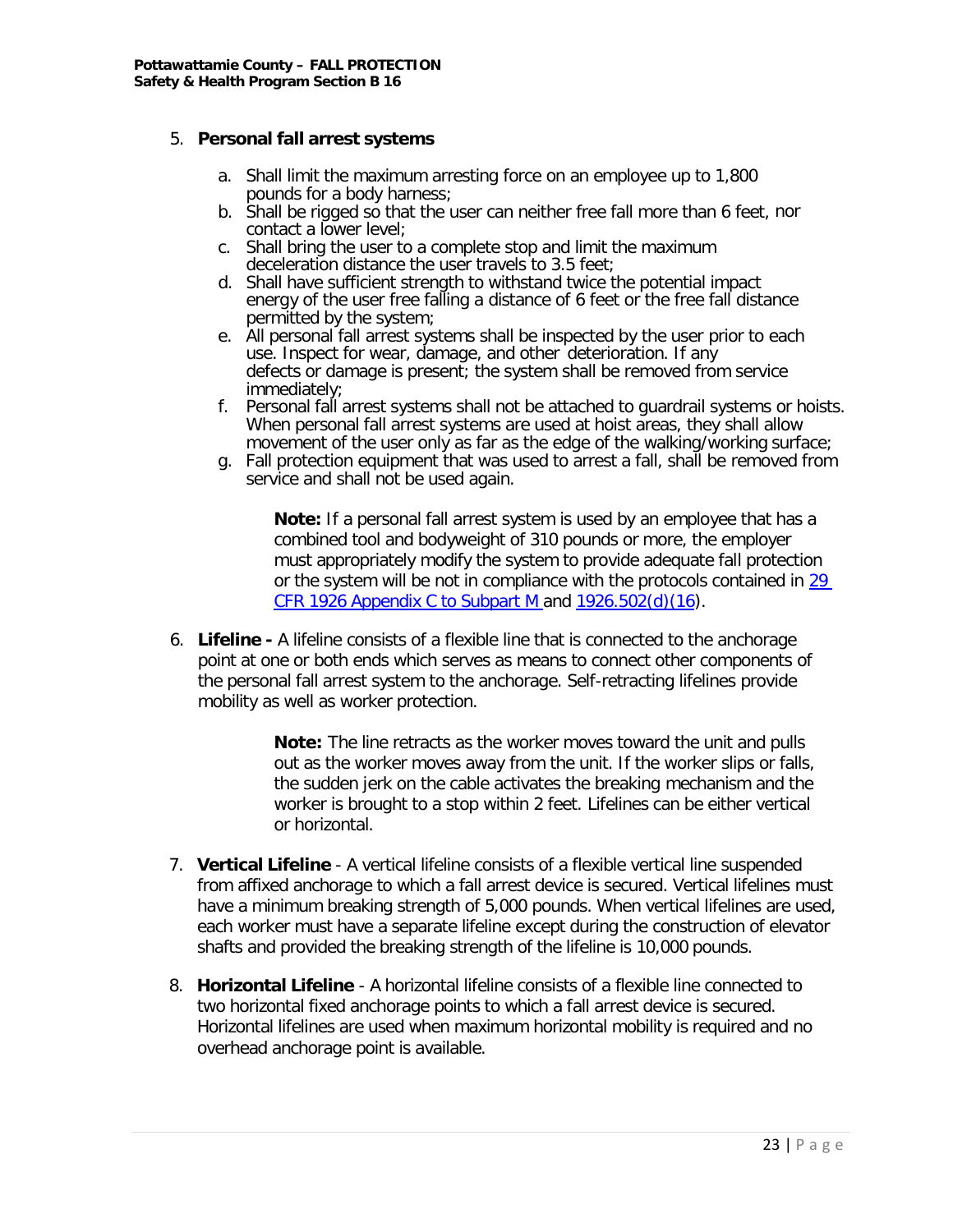**Note**: Horizontal lifelines shall be designed, installed, and used under the supervision of a qualified person, as part of a complete fall arrest system that maintains a safety factor of at least two. Lanyards and vertical lifelines shall have a minimum breaking strength of 5,000 pounds. Lifelines shall be protected against being cut or abraded.

On suspended scaffolds or similar work platforms with horizontal lifelines that may become vertical lifelines, the devices used to connect to a horizontal lifeline shall be capable of locking in both directions on the lifeline.

9. **Snap Hooks –** Snap hooks are used to connect the lanyard to the D-rings on the body harness. Snap hooks must be constructed from smooth, corrosion-resistant steel and be double-locking. Snap hooks and D-rings must be compatible. This helps prevent roll-out, which occurs when the D-ring twists out of the throat of the hook and rolls out, causing the catch to open and the D-ring to come loose. Locking Snap hooks shall be used instead of non-locking snap hooks because of the potential for unintentional release (rollout).

> **Note:** Connectors shall have a corrosion-resistant finish, and all surfaces and edges shall be smooth. D-rings and snap hooks shall have a minimum tensile strength of 5,000 pounds. They shall be proof tested to a minimum tensile load of 3,600 pounds without cracking, breaking, or becoming permanently deformed. All snap hooks used shall be lockingtype.

Snap hooks that are not designed for the following connections shall not be engaged directly to:

- **Webbing, rope or wire rope;**
- $\blacksquare$  To each other:
- To a D-ring to which another snap hook or other connector is attached;
- To a horizontal lifeline; or
- To any object incompatible in shape or dimension relative to the snap hook that may cause the connected object to depress the snap hook keeper and release it unintentionally.
- 10. **Positioning Device Systems** shall not allow an employee to free fall more than 2 feet and shall be secured to an anchorage capable of supporting at least twice the potential impact load of an employee's fall or 3,000 pounds, whichever is greater.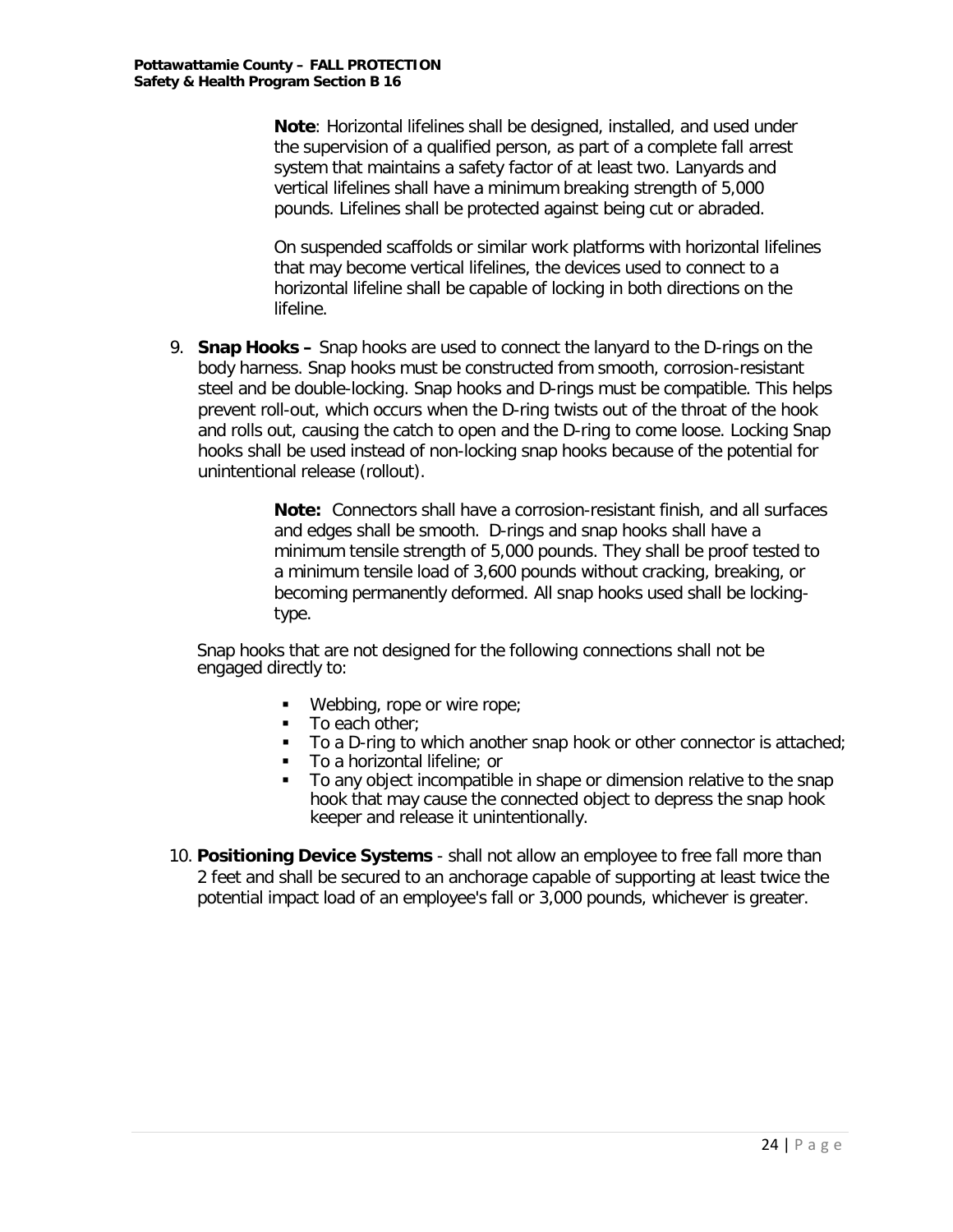#### **APPENDIX F - Fall Protection Requirements for General Industry and Maintenance Activities**

**Note:** A specific fall protection standard does not exist for general industry. Some Fall Protection Program requirements are contained in industrial specific standards and are addressed below.

#### **1. Floor Openings**

- a. Stairway floor openings shall be guarded by a standard railing and toe board. Ladder way floor openings or platforms shall be guarded by a standard railing and toe board on all exposed sides.
- b. Hatchway and chute floor openings shall be guarded by either a hinged floor cover of standard strength and construction with standard railing or a removable railing with toe board on not more than two sides and fixed standard railings with toe boards on all other exposed sides.
- c. Skylight floor openings and holes shall be guarded by a standard skylight screen or a fixed standard railing on all exposed sides.
- d. Pit and trap door floor openings, infrequently used, shall be guarded by a cover of standard strength and construction. While the cover is not in place, the pit or trap door openings shall be constantly attended by someone or shall be protected on all

sides by removable standard railings.

- e. Manhole floor openings shall be guarded by a standard manhole cover. While the cover is not in place, the manhole shall be constantly attended by someone or shall be protected by removable standard railings.
- f. Temporary floor openings shall have standard railing or be constantly attended by someone.
- g. Floor holes in which persons can accidentally walk into shall be guarded by standard railing with toeboards on all exposed sides or shall be guarded by a cover of standard strength and construction. While the cover is not in place, the hole shall be constantly attended by someone.
- h. Floor holes in which persons cannot accidentally walk into (because of fixed machinery or equipment) shall be protected by a cover that leaves no openings more than 1 inch wide. The cover shall be held securely in place to prevent tools or materials from falling through.

#### **2. Wall Openings and Holes**

a. Wall openings from which there is a drop of more than 4 feet shall be guarded by a rail, picket fence, half door or equivalent barrier. Removable toeboards shall be used when there is an exposure below to falling material.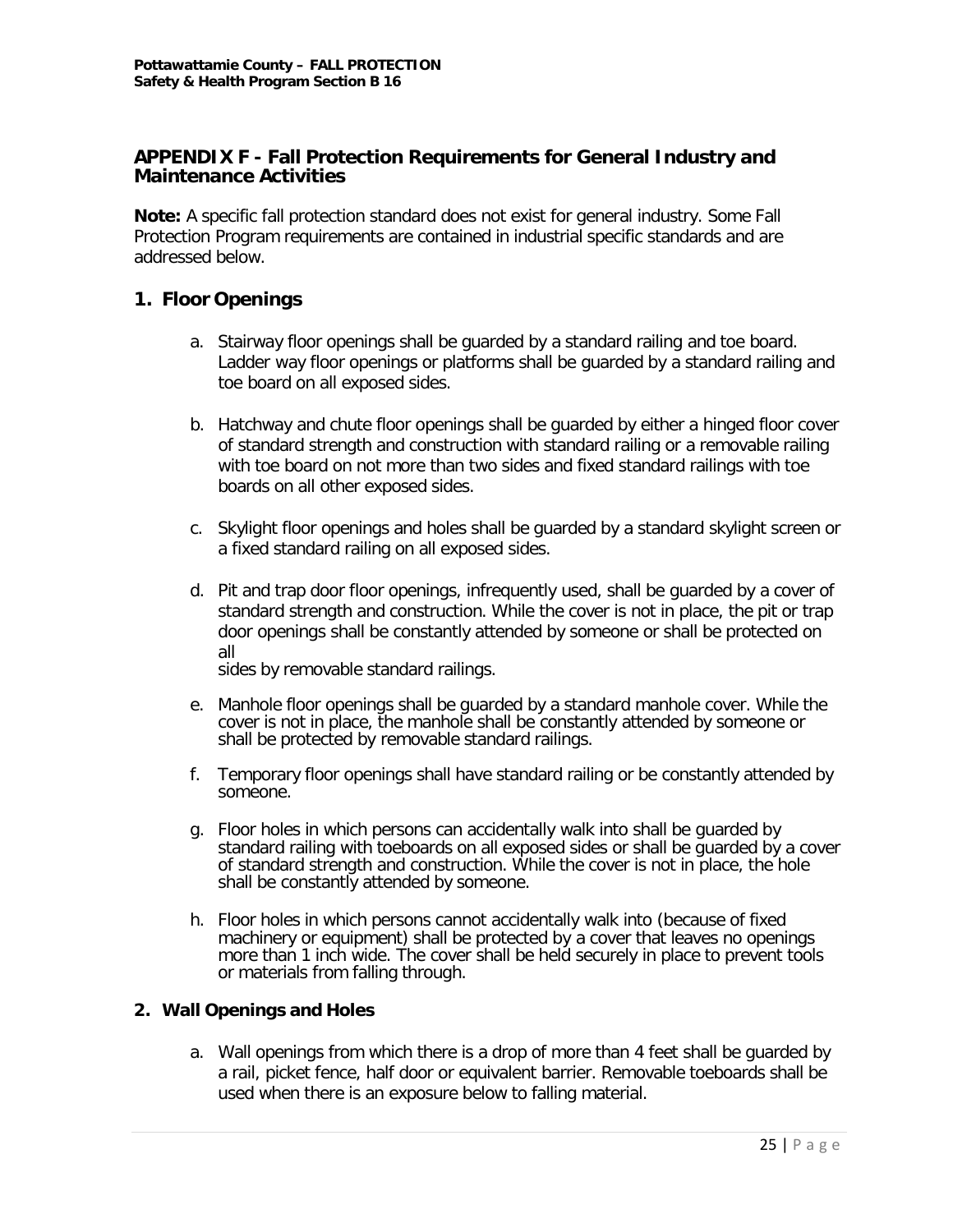- b. Chute wall openings where there is a drop of more than 4 feet shall be guarded by a rail, picket fence, half door or equivalent barrier.
- c. Window wall openings at a stairway landing, floor, platforms, or balcony from which there is a drop of more than 4 feet, and where the bottom of the opening is less than 3 feet above the platform or landing, shall be guarded by standard slats, standard grill work or standard railing. If the window opening is below the landing or platform, a standard toe board shall be provided.
- d. Temporary wall openings shall have adequate guards but these do not need to be made of standard construction.
- e. Where there is a hazard of materials falling through a wall hole, standard toeboards or an enclosing screen shall be installed.

#### **3. Protection of Open Sided Floors, Platforms and Runways**

- a. Open sided floors, platforms, or runways 4 feet or more above the adjacent floor or ground level shall be guarded by a standard railing on all open sides except when there is an entrance to a ramp, stairway, or fixed ladder. Toeboards are required where persons can pass below, there is moving machinery, or there is equipment, which could create a hazard.
- b. Regardless of height, floors, walkways, platforms or runways located above or adjacent to dangerous equipment, pickling or galvanizing tanks, degreasing units and similar hazards shall be guarded with standard railing and toeboards.

#### **4. Fixed Industrial Stairs**

- a. Every flight of stairs having 4 or more risers shall be equipped with standard stair railings or standard handrails.
- b. Standard railings shall be installed on the open sides of all stairways and stair platforms, which are located 4 or more feet above a lower level even if there are less than 4 risers in the flight of stairs.

#### **5. Fixed Ladders**

Ladder safety devices (life belts, friction brakes, sliding attachments) are required on tower, water tanks and chimney ladders that are over 20 feet, unless cage protection is provided.

#### **6. Portable Ladders**

Portable ladders include step, extension, and other portable ladders. Users must be able to recognize and avoid ladder hazards and be aware of safe practices in setting up, storing, and working with ladders